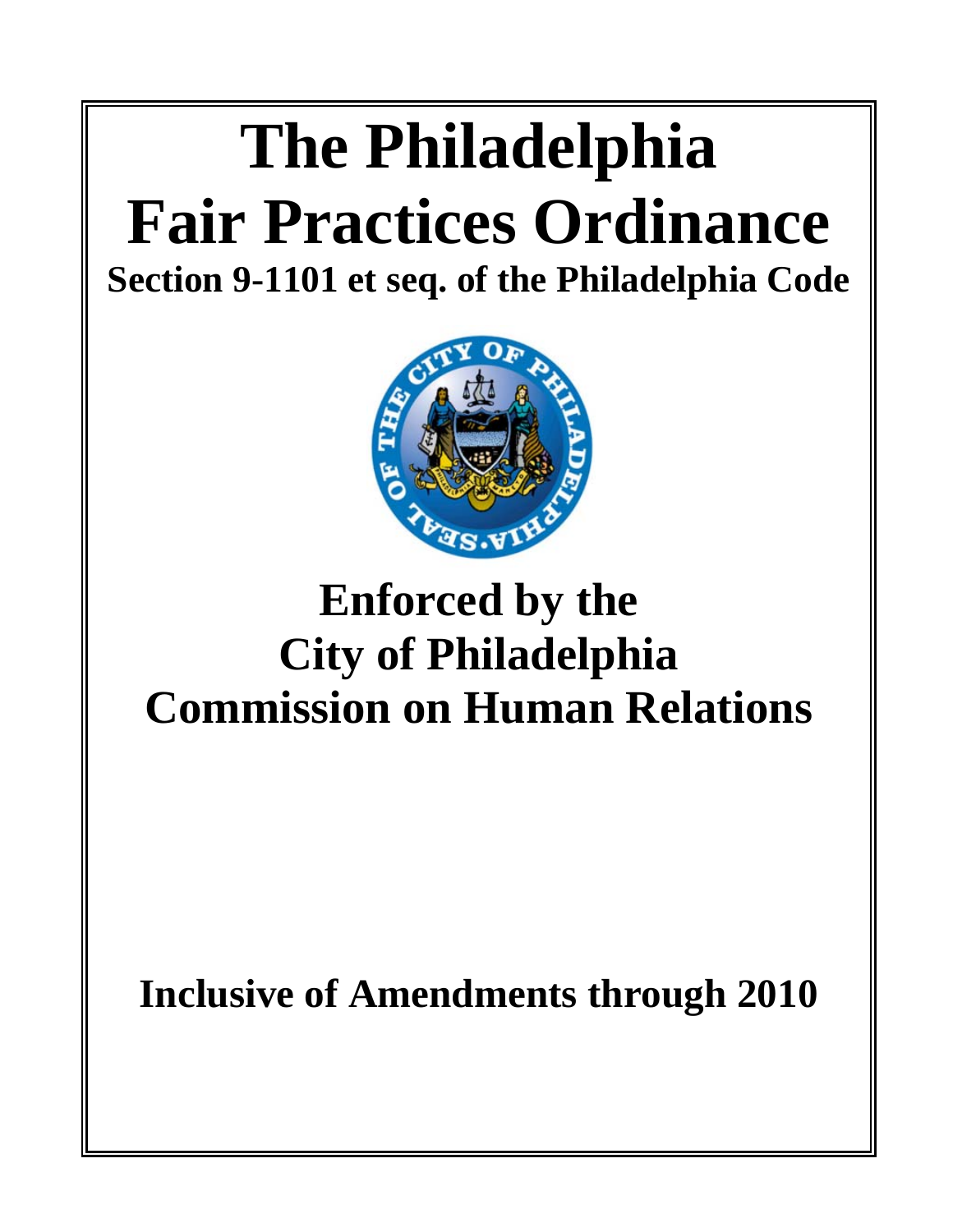# **The Philadelphia Fair Practices Ordinance**



## **Enforced by the City of Philadelphia Commission on Human Relations**

The Philadelphia Fair Practices Ordinance prohibits discrimination in the areas of employment, public accommodations and housing. The protected bases are outlined below.

#### **Basis Employment Public Accommodations (including delivery of City services) Housing**  Age Yes (40 years +) Not Covered Yes (no limit) Ancestry **Property** Yes Yes Yes Yes Yes Breast-feeding Not Covered Yes Not Covered Color | Yes | Yes | Yes Disability  $Yes$  Physical Physical Physical Domestic/Sexual Violence Yes Not Covered Not Covered Not Covered Gender Identity | Yes | Yes | Yes | Yes Marital Status Yes Yes Yes Yes Yes National Origin  $Y$ es Yes Yes Yes Yes Presence of Children Not Covered Not Covered Yes Race  $Y$ es Yes Yes Yes Yes Religion | Yes | Yes Yes Yes Retaliation Ves Not Covered Yes Sex Yes Yes Yes Sexual Orientation  $Y$ es  $Y$ es  $Y$ es  $Y$ es  $Y$ es Source of Income Not Covered Not Covered Yes

# **Protected Bases**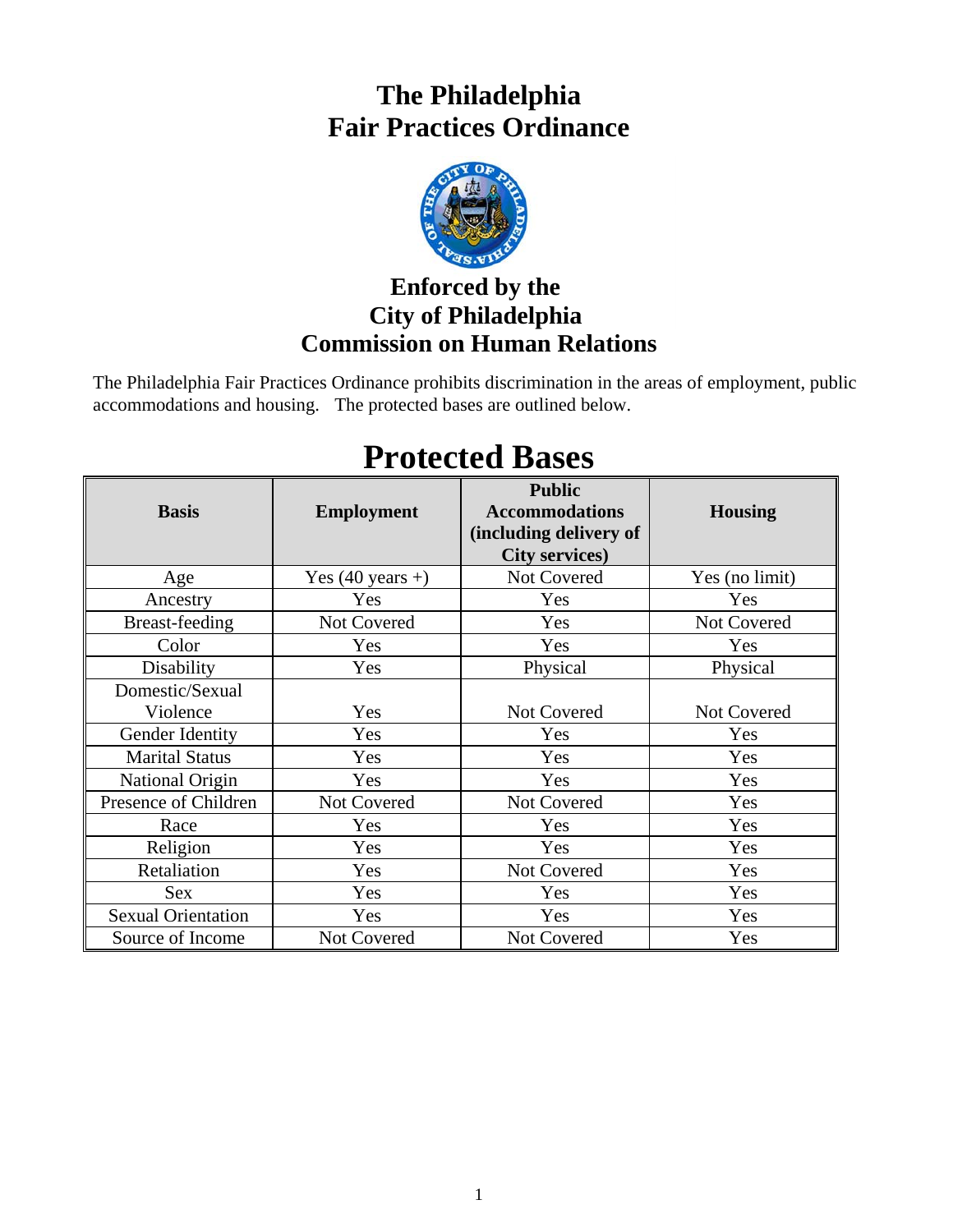TITLE 9, REGULATION OF BUSINESSES. TRADES AND PROFESSIONS CHAPTER 9-11M FAIR PRACTICES

# **CHAPTER 9-1100. FAIR PRACTICES <sup>719</sup>**

#### § **9-1101. Legislative Findings.**

(1) The Council finds that:

(a) The population of the City consists of people of every race, color, religion, national origin and sexual orientation, many of whom are discriminated against in employment opportunities, public accommodations and obtaining adequate housing facilities. 720

(b) Discrimination in employment has and will prevent the gainful employment of large segments of the citizens of the City and tends to create breaches of the peace, the imposition of added burdens upon the public for relief and welfare.

(c) Discrimination in housing results in overcrowded, segregated areas, under substandard, unsafe, unsanitary living conditions.

(d) Discrimination in places of public accommodation causes embarrassment and inconvenience to citizens and visitors of the City, creates breaches of the peace, and is otherwise detrimental to the welfare and economic growth of the City.

(e) In order to assure that all persons regardless of race, color or creed enjoy the full benefits of citizenship and are afforded equal opportunities for employment, housing and use of public accommodation facilities, it is necessary that appropriate legislation be enacted.

#### **§ 9-1102. Definitions.** 721

(a) *Age.* For the purpose of employment, any person who is 40 or more years of age.

(b) *AIDS.* Acquired Immunodeficiency Syndrome.

(c) *Commercial Housing.* Housing accommodations held or offered for sale or rent:

(.1) by a real estate broker, salesman or agent or by any person pursuant to authorization of the owner;

(.2) by the owner himself, or

(.3) by legal representatives, but shall not include either the rental of a room or rooms in a personal residence or the rental of one living unit other than that of the owner in a personal residence, when such room, rooms or living unit is offered for rent by the owner or by his broker, salesman, agent or employee. 722

(d) *Commission.* The Commission on Human Relations.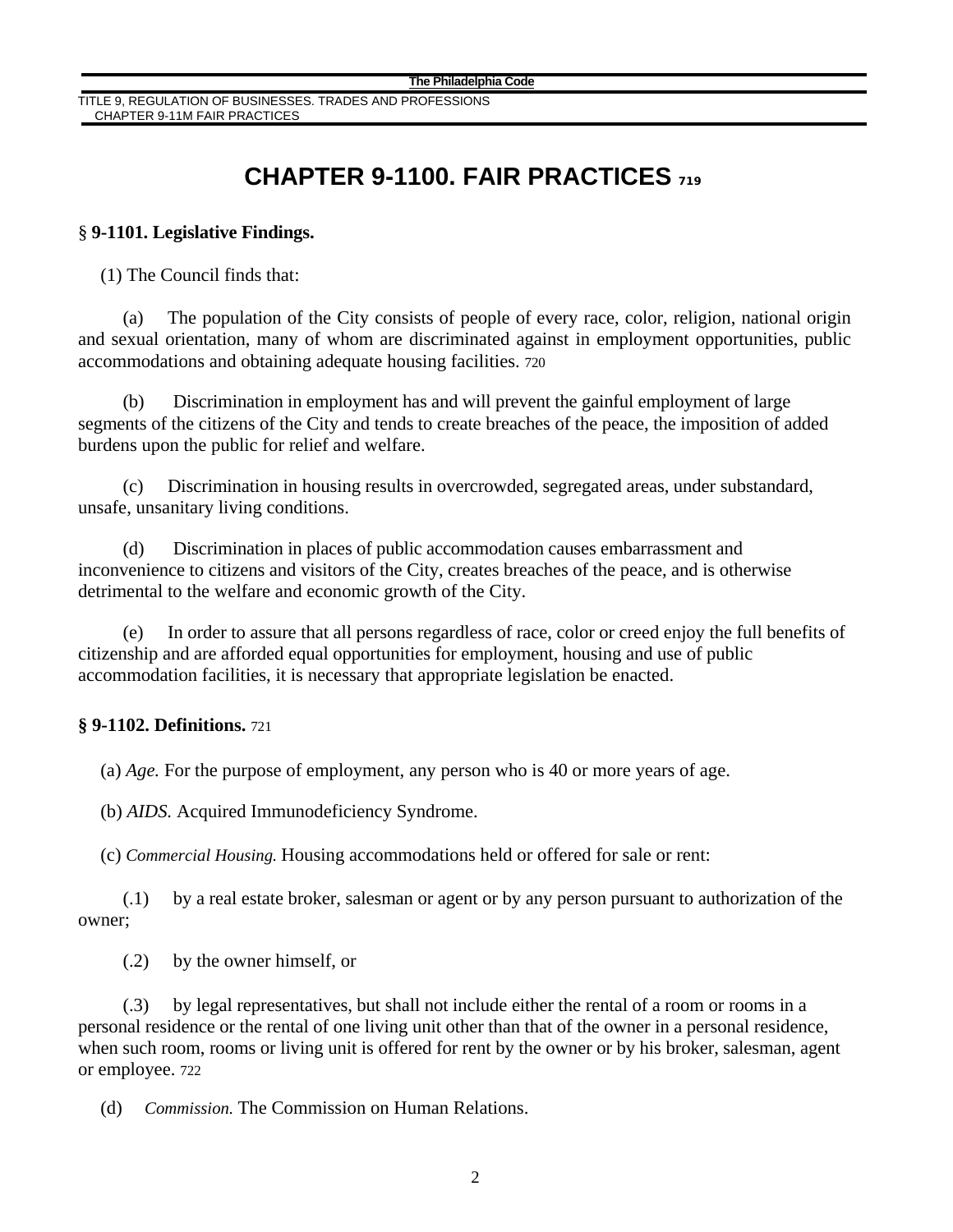*(e) Discrimination.* Any difference in treatment in hiring, referring for hire, promoting, training, in mbership in employee or labor organizations because of race, color, sex, sexual orientation, gender identity, igion, national origin, ancestry, age or handicap; in rendering service in places of public accommodation cause of race, color, sex, sexual orientation, gender identity, religion, national origin, ancestry or handicap; the sale, lease, rental or financing of housing because of race, color, sex, sexual orientation, gender identity, igion, national origin, ancestry, handicap, marital status, age, presence of children or source of income. 723

*(f) Employer.* Any person who employs one or more employees exclusive of parents, spouse or children, including the City, its departments, boards and commissions, but excluding any fraternal, sectarian, charitable or religious group.

*(g) Employment.* Shall not include the employment of individuals as domestic servants or in a personal or confidential capacity.

*(h) Employment Agency.* Any person regularly undertaking with or without compensation to procure opportunities to work or to procure, recruit, refer or place employees.

(h. 1) *Gender Identity.* Self-perception, or perception by others, as male or female, and shall include a person's appearance, behavior, or physical characteristics, that may be in accord with, or opposed to, one's physical anatomy, chromosomal sex, or sex assigned at birth; and shall include, but is not limited to, persons who are undergoing or have completed sex reassignment. 724

#### *(i) Handicap.*

(1) For the purpose of employment, any handicap or disability which does not substantially interfere with the ability to perform the essential functions of the employment which a handicapped person applies for, is engaged in or has been engaged in. Uninsurability or increased cost of insurance under a group or employee insurance plan does not render a handicap or disability job related. A handicapped person is anyone who has a physical or mental impairment which substantially limits one or more of his major life activities, or has a record of such an impairment, or is regarded as having such an impairment.

(2) As used in paragraph (i) of this Section, the phrase: (i) "physical or mental impairment" means (A) any physiological disorder or condition, cosmetic disfigurement, or anatomical loss affecting one or more of the following body systems: neurological; musculoskeletal; special sense organs; respiratory; including speech organs; cardiovascular; reproductive; digestive; genitourinary; heroic and lymphatic, skin; and endocrine; and includes, but is not limited to, (B) such diseases and conditions as orthopedic, visual, speech and hearing impairments, cerebral palsy, autism, epilepsy, muscular dystrophy, multiple sclerosis, cancer, diabetes, Human Immunodeficiency Virus infection, mental retardation, emotional illness, drug addiction (other than addiction caused by current, illegal use of controlled substance) and alcoholism.

(j) *Health Care Providers.* Any medical doctor, osteopath, dentist, podiatrist, optometrist, optician, chiropractor, psychologist, social worker, pharmacist, nurse, midwife, emergency medical technician, radiologist, x-ray technician, physician's assistant, or dental hygienist, licensed to practice under the laws of the Commonwealth of Pennsylvania.

(k) *HIV* Human Immunodeficiency virus.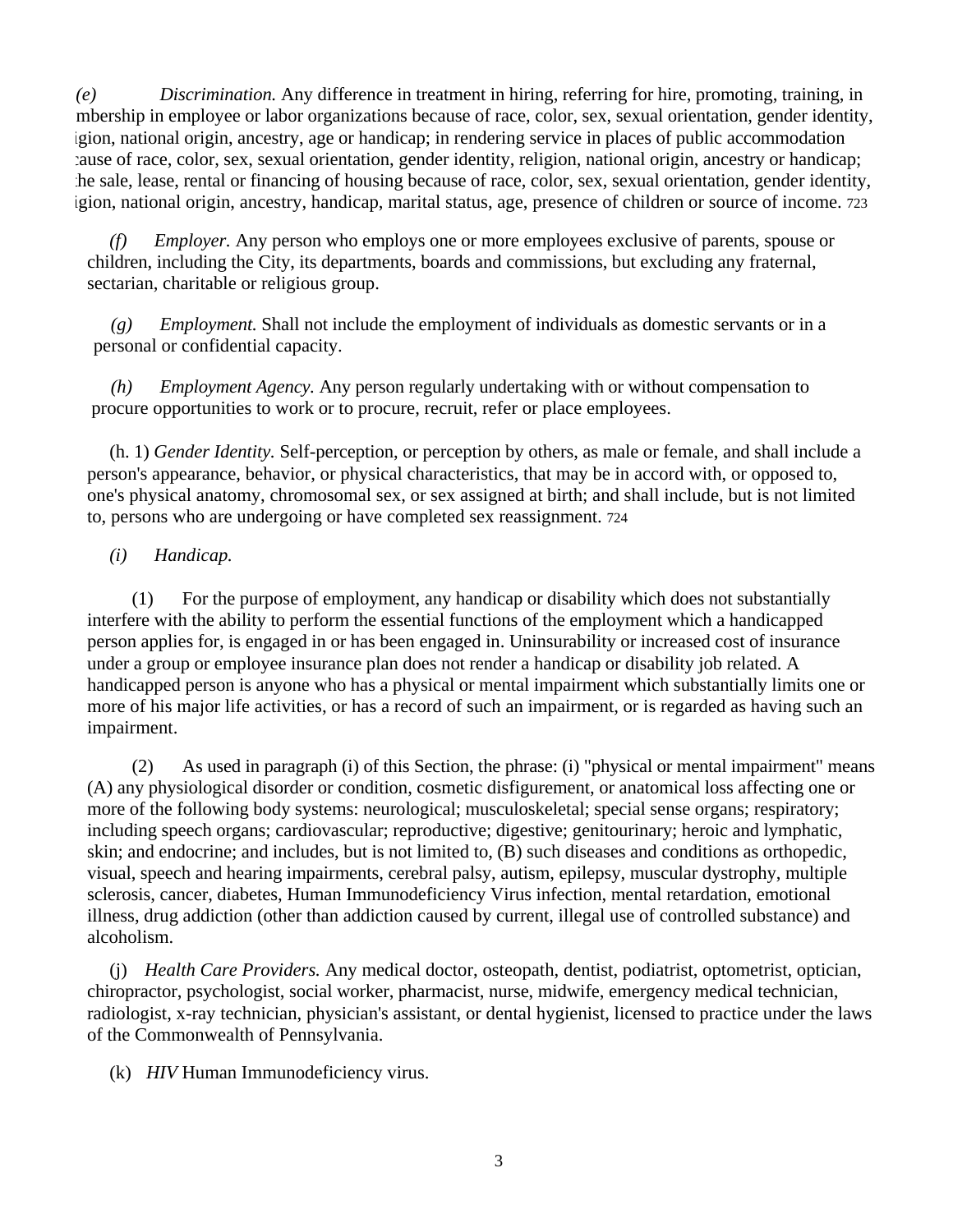*(1) HIV Disease.* The spectrum of disease clinically associated with HIV infection, encompassing both the symptomatic and asymptomatic forms of the infection.

*(m) Housing Accommodation.* Any building, structure or portion thereof which is used or occupied or is intended, arranged or designed to be used or occupied as the home residence or sleeping place of one or more individuals, groups, or families, and any vacant land offered for sale or lease for commercial housing.

*(n) Labor Organization.* Any organization which exists for the purpose, in whole or in part, of collective bargaining or of dealing with employers concerning grievances, terms, or conditions of employment or of other mutual aid or protection in relation to employment.

*(o) Lending Institution.* Any bank, insurance company, savings and loan association or any other person or organization regularly engaged in the business of lending money or guaranteeing loans.

*(p) Life Partner.* A member of a Life Partnership that is verified pursuant to § 9AD06(2). 725

*(q) Owner.* Shall include lessee, sublessee, assignee, manager, agent, or any other person having the right of ownership or possession or the authority to sell, rent, or lease any housing accommodation, including the City and its departments, boards and commissions.

*(r) Marital Status.* The status of being single, married, separated, divorced, widowed or a life partner. 726

*(s) Personal Residence.* A building or structure occupied by the owner thereof as a bona fide residence for himself and any member of his family forming his household containing living quarters occupied or intended to be occupied by either no more than two individuals, two groups or two families living independently of each other, or no more than three roomers living independently of each other in addition to the owner thereof and any of his family forming his household. 727

*(t) Presence of children.* Presence in a household of persons under twenty-one years of age who are related by blood or marriage to, or in the custody of, the household head. 728

*(u) Public Accommodation, Resort or Amusement.* Any accommodation, resort or amusement which is open to, accepts or solicits the patronage of the general public, including but not limited to inns, taverns, roadhouses, hotels, motels whether conducted for the entertainment of transient guests or for the accommodation of those seeking health related services, recreation, or restaurants or eating houses, or any place where food is sold for consumption on the premises, buffets, saloon barrooms or any store, park or enclosure where spirituous or malt liquors are sold, ice cream parlors, confectioneries, soda fountains and all stores where ice cream, ice and fruit preparations or their derivatives, or where beverages of any kind are retailed for consumption on the premises, drug stores, dispensaries, clinics, hospitals, nursing homes, substance-abuse treatment or rehabilitation programs, ambulance services, health care providers' professional offices, bathhouses, swimming pools, barber shops, beauty parlors, retail stores and establishments, theaters, motion picture houses, airdomes, roof gardens, music halls, race courses, skating rinks, amusement and recreation parks, fairs, bowling alleys, gymnasiums, shooting galleries, billiard and pool parlors, public libraries, kindergartens, primary and secondary schools, high school, academies, colleges and universities, extension courses and all educational institutions, mortuaries and funeral parlors, non-sectarian cemeteries, garages and all public conveyances operated on land or water or in the air as well as the stations, terminals and airports, financial institutions and all City facilities and services but not any accommodations which are in their nature distinctly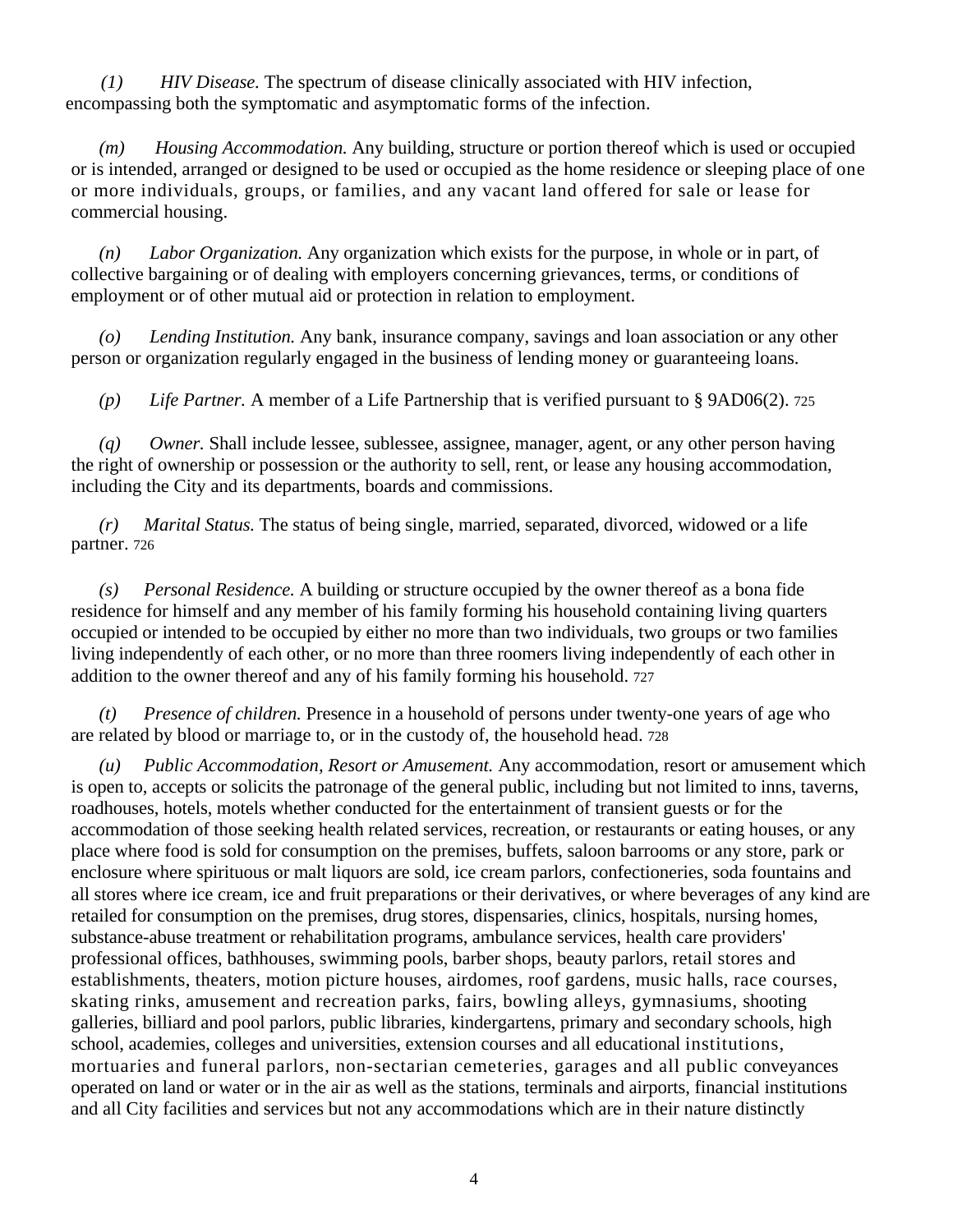private. No entity covered by this definition shall invoke its private character for the purpose of excluding or discriminating against any member of a group protected under this Chapter. 729

*(v) Roomer.* A person occupying any room or group of not more than two rooms forming a single habitable unit used or intended to be used for living and sleeping, but not for cooking or eating purposes. 730

*(w) Living Unit.* Any room or group of rooms forming a single habitable unit used or intended to be used for living, sleeping, cooking and eating purposes and to be occupied by no more than one family, one group or one individual. 731

*(x) Source of Income.* Shall include any lawful source of income, and shall include, but not be limited to, earned income, child support, alimony, insurance and pension proceeds, and all forms of public assistance, including Aid For Dependent Children and housing assistance programs. 732

*(y) Sexual Orientation.* Male or female homosexuality, heterosexuality and bisexuality, by preference, practice or as perceived by others. 733

#### § **9-1103. Unlawful Employment Practices.** 734

(A) It shall be an unlawful employment practice:

(1) For any employer to refuse to hire, discharge, or discriminate against any person because of race, color, sex, sexual orientation, gender identity, religion, national origin, ancestry, age, handicap, or marital status with respect to tenure, promotions, terms, conditions or privileges of employment or with respect to any matter directly or indirectly related to employment.

(2) For any employer, employment agency or labor organization to establish, announce or follow a policy of denying or limiting, through a quota system or otherwise, the employment or membership opportunities, of any individual or group because of race, color, sex, sexual orientation, gender identity, religion, national origin, ancestry, age, handicap or marital status.

(3) For any employer, employment agency or labor organization prior to employment or admission to membership to:

(a) make any inquiry concerning, or make any record of the race, color, sex, sexual orientation, gender identity, religion, national origin, ancestry, age, past handicap or marital status of any applicant for employment or membership.

(b) use any form of application for employment of personnel or membership blanks containing questions or entries regarding race, color, sex, sexual orientation, gender identity, religion, national origin, ancestry, age, past handicap or marital status.

(c) cause to be printed, published, or circulated any notice or advertisement relating to employment or membership indicating any preference, limitation, specification or discrimination based upon race, color, sex, sexual orientation, gender identity, religion, national origin, ancestry, age, handicap or marital status.

(4) For any employment agency because of a person's race, color, sex, sexual orientation, gender identity, religion, national origin, ancestry, age, handicap or marital status to: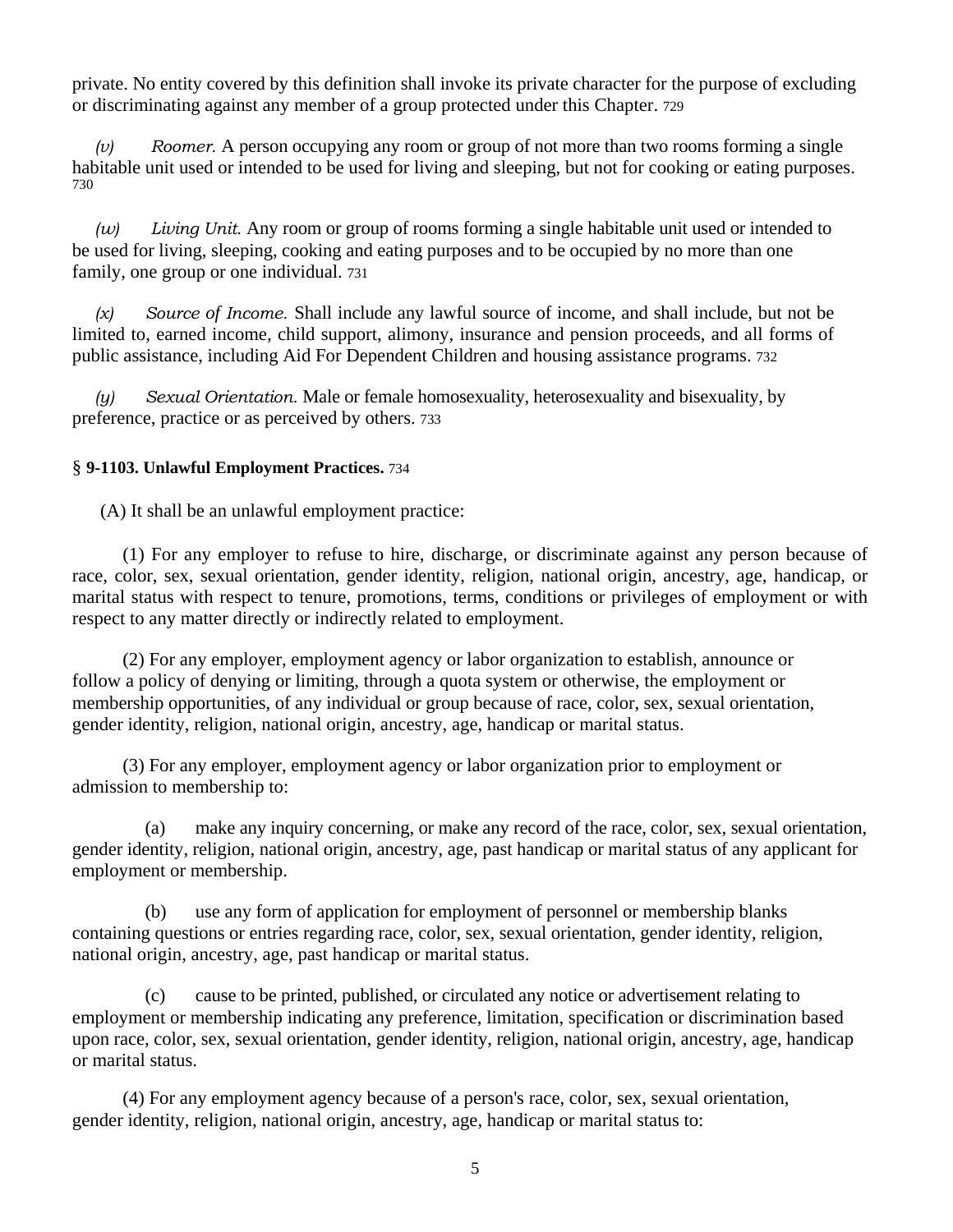- (a) fail or refuse to classify properly or refer for employment.
- (b) otherwise discriminate against any person.
- (c) Exemptions:

(.1) If an employer makes application to the Commission on Human Relations and the Commission finds that a job classification has characteristics which would provide a reasonable basis upon which only male or female personnel should be employed, then no employer shall be considered to violate the provisions of this ordinance with regard to that job classification.

(5) For any labor organization to discriminate against any individual or to limit, segregate or classify its membership in any way which would deprive such individual of employment opportunities or limit his employment opportunities or otherwise adversely affect his status as an employee or as an applicant for employment or would affect adversely his wages, hours or conditions of employment, because of race, religion, color, sex, sexual orientation, gender identity, national origin, ancestry, age, handicap or marital status.

(6) For any employer, employment agency or labor organization to violate any provision of Chapter 9-3200 of The Philadelphia Code, entitled "Entitlement To Leave Due To Domestic Violence, Sexual Assault or Stalking". 734.1

(7) For any employer, employment agency or labor organization to penalize or discriminate in any manner against any individual because he has opposed any practice forbidden by this Chapter or because he has made a charge, testified or assisted in any manner in any investigation, proceeding or hearing hereunder. 734.2

(8) For any person to aid, abet, incite, compel or coerce the doing of any unfair employment practice or to obstruct or prevent any person from complying with the provisions of this Chapter or any order issued hereunder or to attempt directly or indirectly to commit any act declared by this Chapter to be an unfair employment practice. 734.3

*(B) Exceptions.* It shall not be an unlawful employment practice for:

(1) An employer to express a preference fora certain kind of applicant where the position to be filled requires special qualifications, skills or experience.

(2) An employer to express a preference for a certain kind of applicant where the position to be filled is that of a domestic or the position is of a personal or confidential nature.

(3) An employer, employment agency or labor organization to inquire as to the existence and nature of any present handicap to determine whether such handicap substantially interferes with the ability to perform the essential functions of the employment which is applied for, is being engaged in or has been engaged in.

(4) An employer, employment agency or labor organization to inquire into the age of any individual where age is a bona fide occupational qualification.

(5) An employer, employment agency or labor organization to observe the terms of a bona fide seniority system or any bona fide employee benefit plan such as retirement, pension, or insurance plan,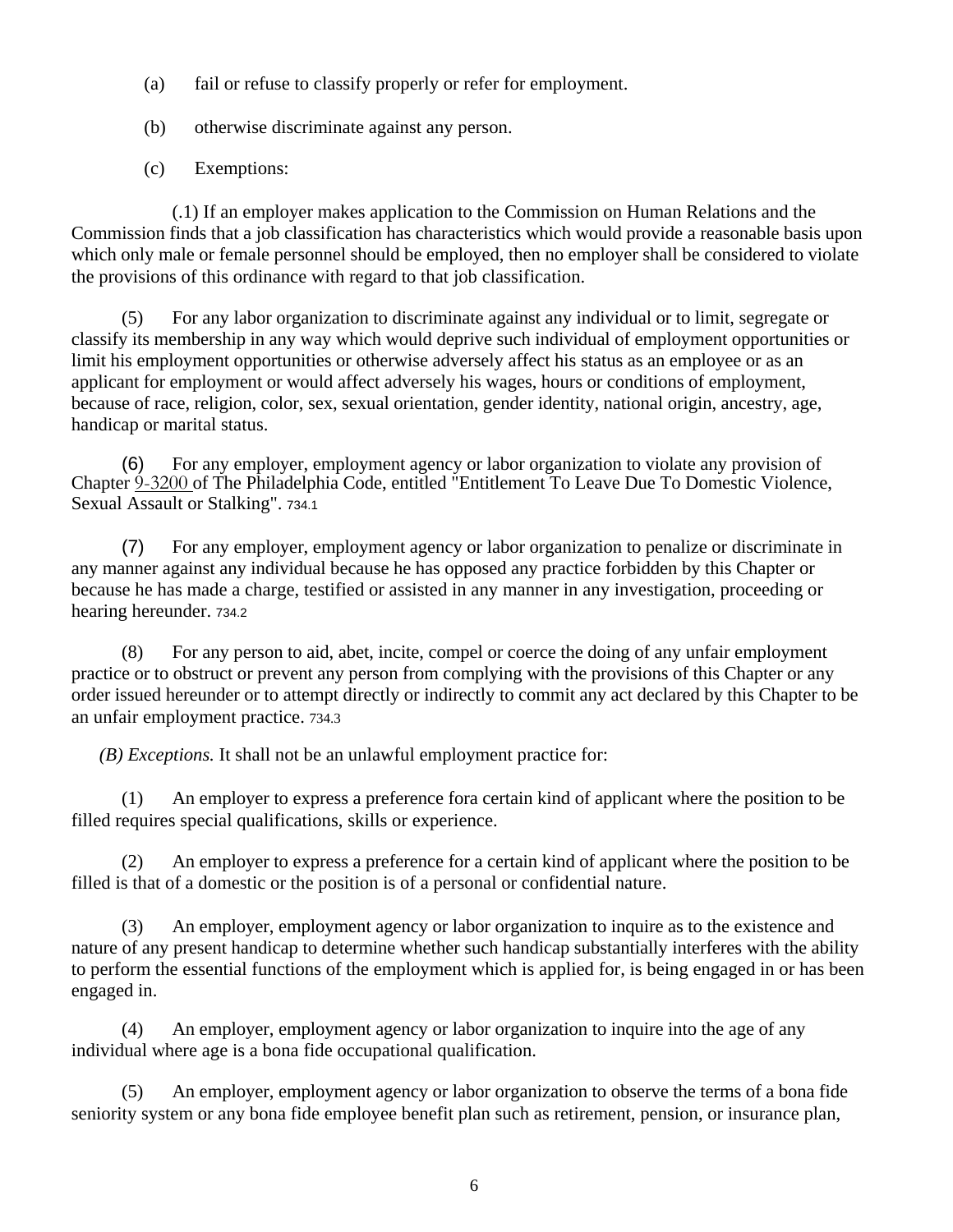which is not a subterfuge to evade the purposes of this Chapter, except that no such employee benefit plan shall excuse the failure to hire any individual, and no such seniority system or employee benefit plan shall require or permit the involuntary retirement of any individual because of the age of such individual, and no such employee benefit plan shall excuse the failure to provide to the Life Partner of any employee any benefit that is provided to the dependent of any employee.

(6) An employer to discharge or otherwise discipline an employee for good cause.

*(C) Employee benefits.* Nothing in this Section shall apply with respect to employee benefits offered by an employer whose employee benefits plan is governed by the Employee Retirement Income Security Act of 1974 ("ERISA"), including, but not limited to, employee benefits that are not part of an "employee benefits plan" as defined by ERISA. 735

#### § **9-1104. Unlawful Housing Practices.** 736

(A) It shall be an unlawful housing practice:

(1) For the owner of any commercial housing, or any other real property except as provided in Section 9-1102(a)(3) hereof, to refuse to sell, rent, lease or in any way discriminate because of race, color, sex, sexual orientation, gender identity, religion, national origin, ancestry, physical handicap, marital status, age, presence of children or sources of income in the terms, conditions, or privileges of the sale, rental or lease of any commercial housing accommodation or other real property or in the furnishing of facilities or services in connection therewith. 737

(2) For any lending institution, to discriminate against any person because of race, color, sex, sexual orientation, gender identity, religion, national origin, ancestry, physical handicap, marital status, age, presence of children or source of income in lending, guaranteeing loans, accepting mortgages or otherwise making available funds for the purchase, acquisition, construction, rehabilitation, repair or maintenance of any housing accommodation. 738

(3) For any person to make, print or circulate or cause to be made, printed or circulated any written or oral statement, advertisement, or publication, or to use any form of application for the purchase, rental or lease of housing accommodations or to make real estate appraisals, financial or credit reports or any record or inquiry in connection with the prospective purchase, rental or lease of housing accommodations which express, directly or indirectly, any limitation, specification or discrimination as to race, color, sex, sexual orientation, gender identity, religion, national origin, physical handicap, marital status, age, presence of children or sources of income or any intent to make any such limitation, specification or discrimination. 739

(4) For any person with the intention of defeating the purposes of this Chapter to sell, lease or transfer any housing accommodation which is the subject of a written verified complaint filed with the Commission.

(5) For any person, after a complaint regarding a housing accommodation has been filed and prior to a final determination by the Commission, to fail to include a notice of the complaint in any subsequent lease or agreement of sale involving that housing accommodation.

(6) For any person being the owner, lessee, manager, superintendent, agent or broker of any commercial housing, or any other person whose duties, whether voluntary or for compensation, relate to the rental, sale or leasing of commercial housing, to establish, announce, follow a policy of denying or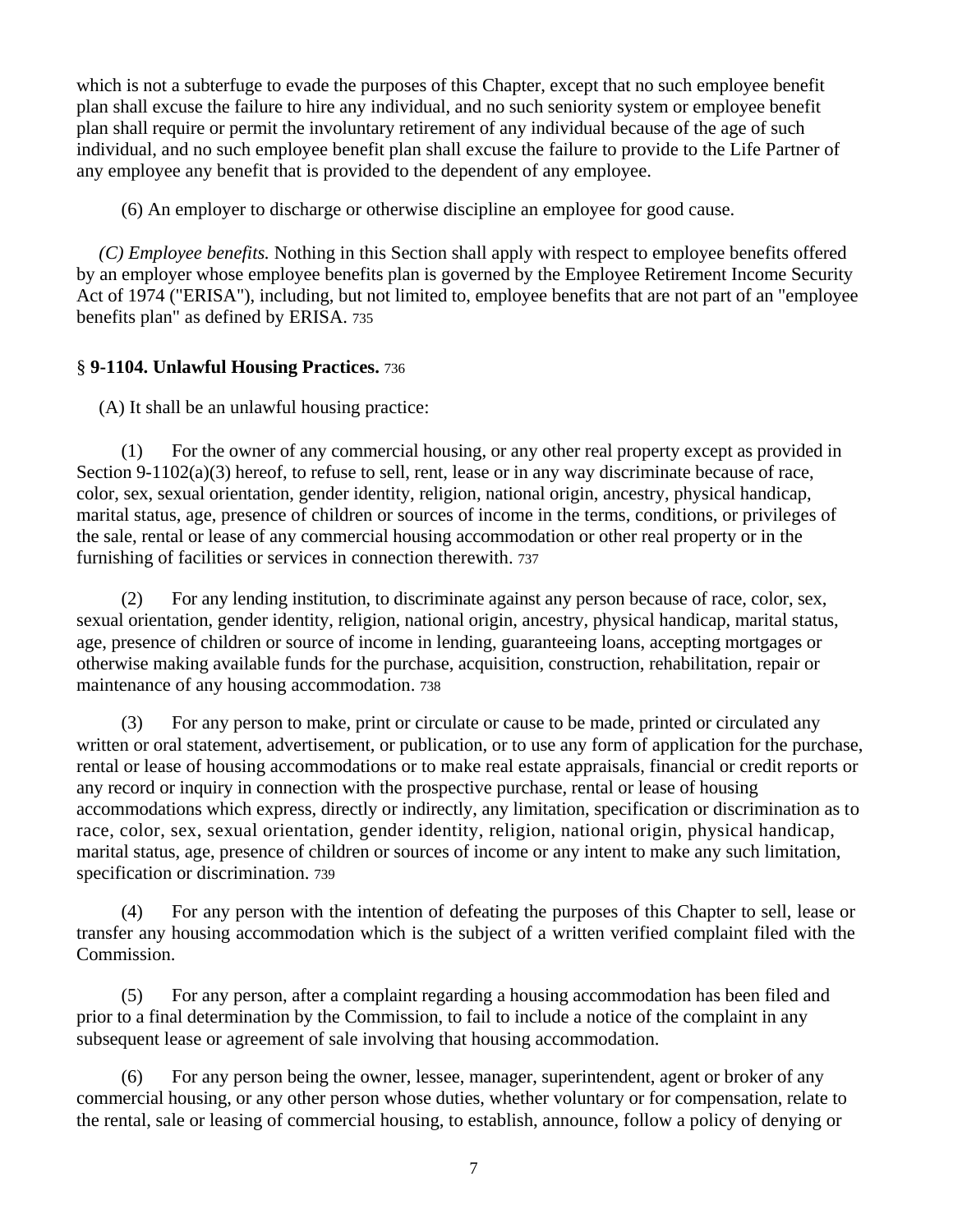limiting, through a quota system or otherwise, the housing opportunities of any individual or group because of race, color, sex, sexual orientation, gender identity, religion, national origin, ancestry, physical handicap, marital status, age, presence of children or source of income. 740

(7) For any person to harass, threaten, harm, damage or otherwise penalize any individual, group or business because he or they have complied with the provisions of this Chapter, or because he or they have exercised his or their rights under this Chapter, or enjoyed the benefits of this Chapter, or because he or they have made a charge, testified or assisted in any manner in any investigation, proceeding or hearing hereunder.

(8) For any person subject to this Chapter to fail to post and exhibit prominently in any place of business where the sale or rental of housing accommodations is carried on, any fair practices notice prepared and distributed by the Commission.

(9) For any person to give false or misleading information written or oral, with regard to the sale or rental of any commercial housing for the purpose of discriminating or the basis of race, color, sex, sexual orientation, gender identity, religion, national origin, ancestry, physical handicap, marital status, age, presence of children or source of income. 741

(10) For any person to make any distinctions in the location of a house, lot, apartment or other commercial housing or to make any distinctions relating to the time of delivery of a house or the date of availability of an apartment or other commercial housing on the basis of race, color, sex, sexual orientation, gender identity, creed, national origin, ancestry, marital status, age, presence of children or source of income. 742

(11) For any person to aid, abet, incur, induce, compel or coerce the doing of any unlawful housing practice prohibited by this Chapter or to obstruct or prevent any person from complying with the provisions of this Chapter or any order issued hereunder. 743

(12) For any person selling, renting or leasing housing accommodations, as broker or agent or as an employee or representative of a broker or agent, to refuse or limit service to any person on the basis of race, color, sex, sexual orientation, gender identity, religion, national origin, ancestry, physical handicap, marital status, age, presence of children or source of income or to accept or retain a listing of any housing accommodation for sale, rent or lease with an understanding that discrimination may be practiced in connection with the sale, rental or lease thereof. 744

(13) For any real estate broker or agent, or the employee or representative of any such broker or agent to solicit any property for sale or rental, or the listing of any property for sale or rental at any time after such broker, agent, employee or representative shall have notice that any owner of such real estate does not desire to sell such real estate, or does not desire to be solicited, either by such broker or agent, or by any and all brokers or agents. The word "solicit" shall mean any printed matter mailed or delivered to the owner or occupant of a residential property by any real estate broker or agent or representative of any such broker or agent or any oral communication made either in person or by telephone to the owner or occupant of a residential property by any real estate broker or agent which advertises the accomplishments and/or abilities of the real estate broker or agent to sell homes or rent apartments or requests or suggests that the owner list his house for sale or rent with the real estate broker or agent or which offers to purchase or rent the owner's house or apartment.

*(B) Exceptions.* Nothing herein contained shall: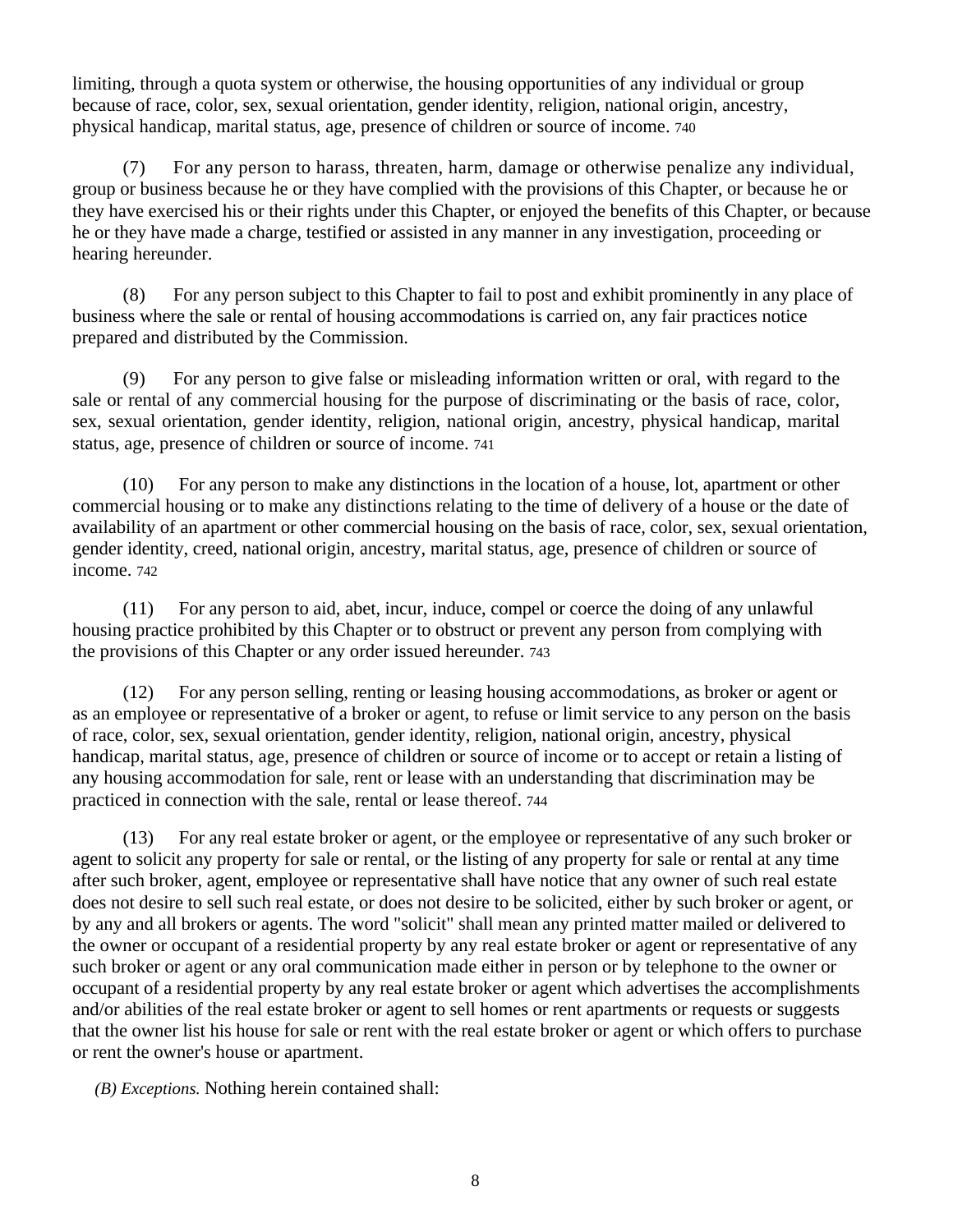(1) Bar any religious or denominational institution or organization, or any organization operated for charitable or educational purposes, which is operated, supervised or controlled by or in connection with a religious organization, from limiting admission to or giving preference to persons of the same religion or denomination with regard to the occupancy, leasing, sale or purchase of real estate, or frpm making such selection as is calculated by such organization to promote the religious principles for which it is established or maintained.

(2) Apply to the rental or leasing of a room or rooms in a personal residence or the furnishing of facilities or services in connection therewith.

(3) Prohibit the owners of any federally regulated housing for senior citizens from operating in accordance with federal law. 745

#### § **9-1105. Unlawful Public Accommodations Practice.** 746

(A) It shall be an unlawful public accommodations practice:

(1) For any person being the owner, lessee, proprietor, manager, superintendent, agent or employee of any place of public accommodation, resort or amusement to:

(a) Refuse, withhold from, or deny to any person because of his race, color, sex, sexual orientation, gender identity, religion, national origin, ancestry, physical handicap or marital status, either directly or indirectly, any of the accommodations, advantages, facilities or privileges of such place of public accommodation, resort or amusement. 747

(b) Publish, circulate, issue, display, post or mail, either directly or indirectly, any written or printed communication, notice or advertisement to the effect that any of the accommodations, advantages, facilities, and privileges of any such place shall be refused, withheld or denied to any person on account of race, color, sex, sexual orientation, gender identity, religion, national origin, ancestry, physical handicap or marital status, or that the patronage of any person of any particular race, color, sex, religious creed, ancestry, national origin, physical handicap or marital status is unwelcome, objectionable or not acceptable, desired or solicited. 748

(c) Prohibit a breastfeeding mother from or segregate a breastfeeding mother within any public accommodation where she would otherwise be authorized to be, irrespective of whether or not the nipple of the mother's breast is covered during or incidental to breastfeeding. 749

(2) Private entities providing taxi service shall not discriminate against individuals with disabilities by actions including, but not limited to, refusing to provide service to individuals with disabilities who can use taxi vehicles, refusing to accommodate such individuals in the use of a guide or support animal due to blindness, deafness or refusing to assist with the stowing of mobility devices, and any other assistive instrument and charging higher fares or fees for carrying individuals with disabilities and their equipment than are charged to other persons. 749.1

#### § **9-1106. Administration and Enforcement.** 750

(1) The Commission on Human Relations is hereby vested with the authority to administer and enforce this Chapter and in connection therewith may promulgate and issue regulations.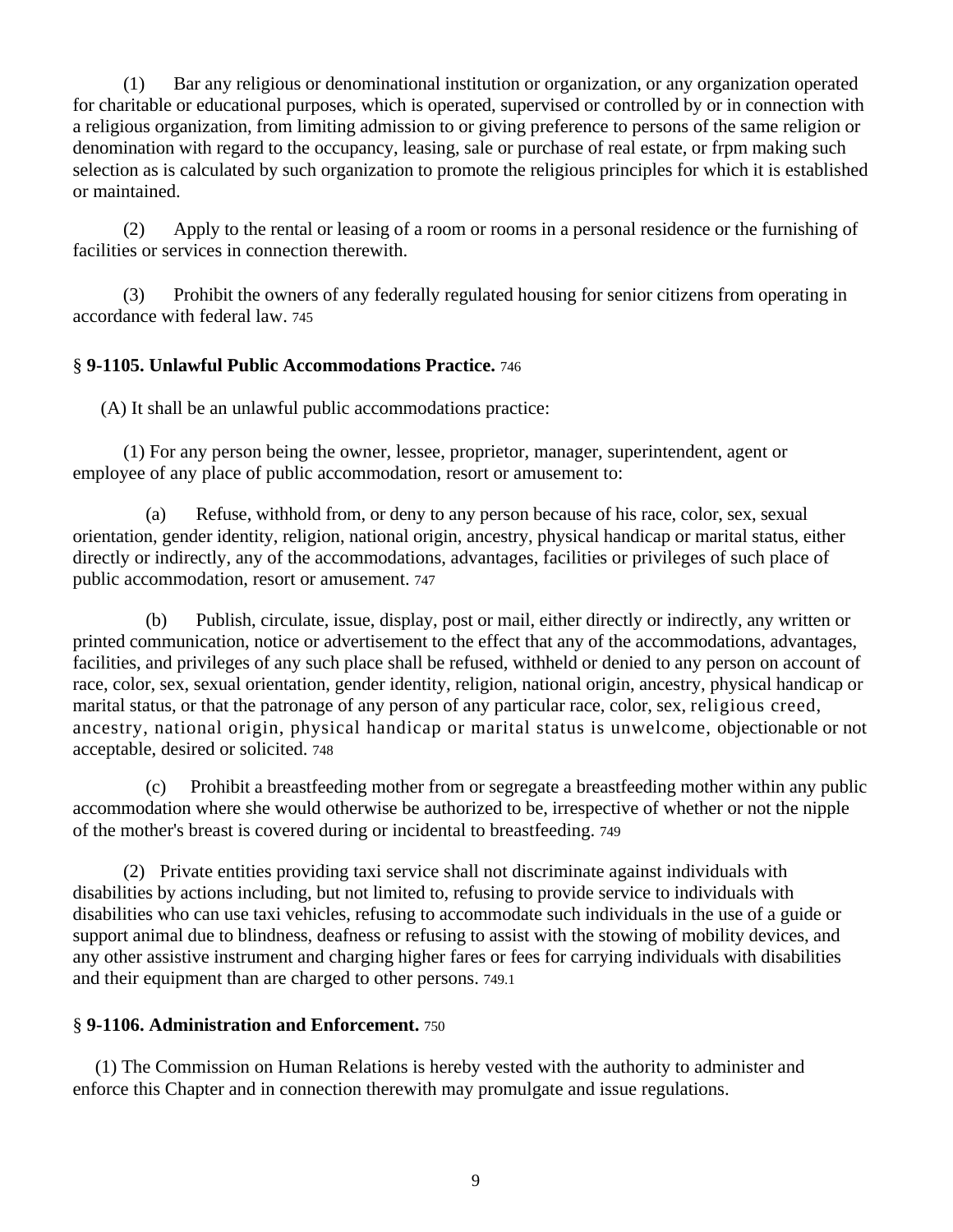#### (2) *Life Partnerships.*

*(a) Definition.* For purposes of this Chapter, "Life Partnership" shall mean a long-term committed relationship between two unmarried individuals of the same gender who:

(i) are at least 18 years old and competent to contract;

(ii) are not related to the other Life Partner by blood in any way which would prohibit marriage in the Commonwealth of Pennsylvania;

(iii) are the sole Life Partner of the other person;

(iv) have not been a member of a different Life Partnership for the past twelve months (unless the prior Life Partnership ended as a result of the death of the other Life Partner);

(v) agree to share the common necessities of life and to be responsible for each other's common welfare;

(vi) share at least one residence with the other Life Partner; and

(vii) agree under penalty of law to notify the Commission of any change in the status of the Life Partnership.

(b) *Verification. No* Life Partnership shall be recognized as such under this Chapter unless the members of the Life Partnership have verified the Life Partnership by: (i) filing with the Commission a Verification Statement, in the form and manner required by the Commission, which states, on penalty of perjury, that the Life Partnership meets all the provisions of § 9-1106(2)(a); and (ii) filing with the Commission proof that the Life Partners have been interdependent for a least six (6) months prior to the date the Verification Statement is filed, such proof to include at least three of the following:

(.1) common ownership of real property or a common leasehold interest in property;

- (.2) common ownership of a motor vehicle;
- (.3) driver's licenses listing a common address;

(A) proof of joint bank accounts or credit accounts;

(.5) proof of designation as a beneficiary for life insurance or retirement benefits, or beneficiary designation under a partner's will;

(.6) assignment of a durable power of attorney or health care power of attorney.

(c) *Termination.* Either Life Partner may terminate the Life Partnership by filing a sworn Termination Statement with the Commission, in the form and manner required by the Commission, stating that the Life Partnership is to be terminated. The termination shall become effective sixty (60) days from the date the Termination Statement is filed, if it is signed by both Life Partners. If it is not signed by both Life Partners, the Termination Statement shall become effective sixty (60) days from the date proof is filed with the Commission that a copy of the Termination Statement was served, either personally or by certified or registered mail, on the other Life Partner.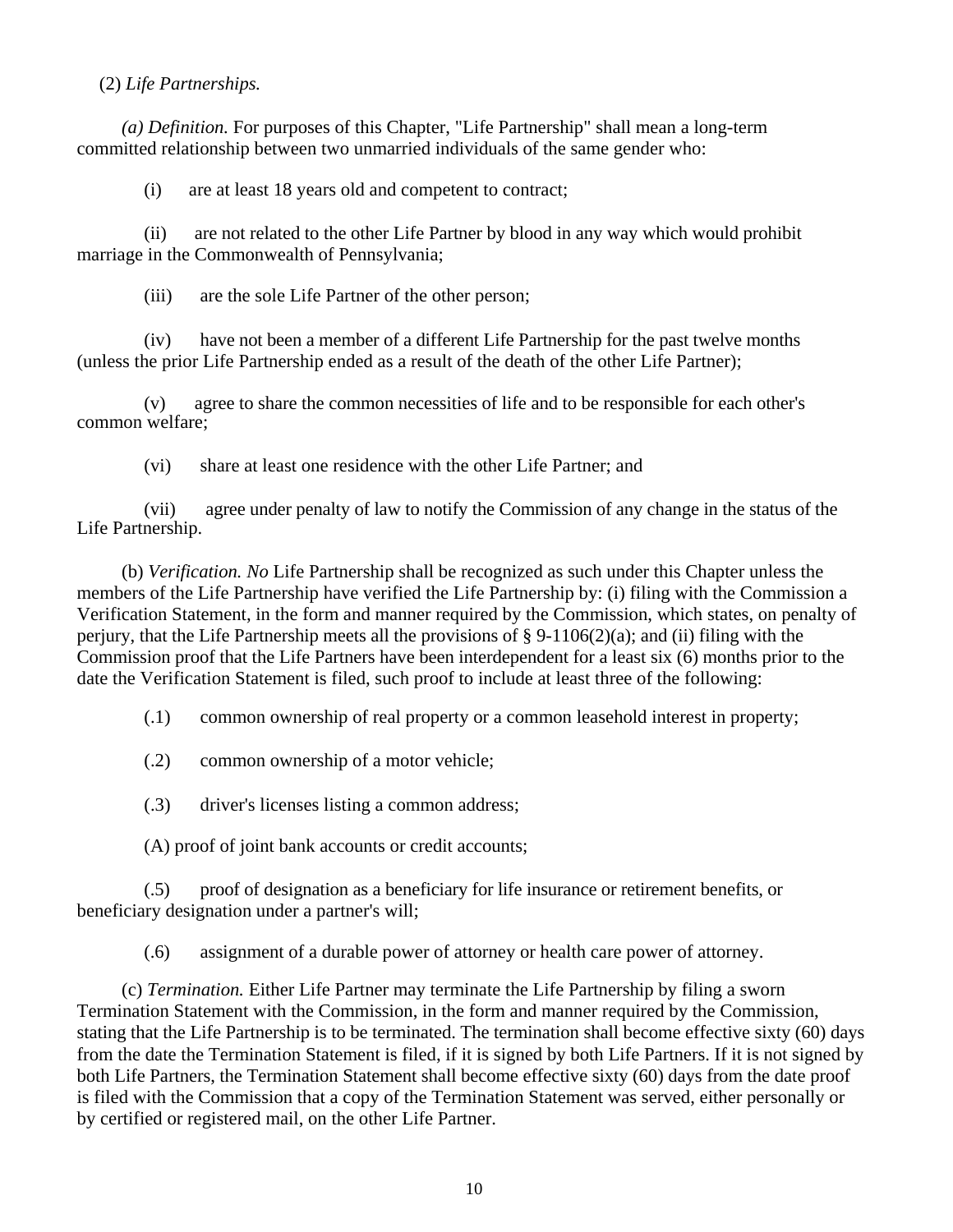#### § 9-1107. Procedure. **<sup>51</sup>**

(1) Any individual claiming to be aggrieved by unlawful housing practice, an unlawful employment practice or an unlawful public accommodation practice, may make, sign and file with the Commission a verified complaint in writing which shall state the name and address of the person or persons alleged to have committed the unlawful practice and the particulars thereof. The complaint shall also contain such other information as maybe required by the Commission. The Commission, upon its own initiative, may in like manner sign and file a complaint. The Commission, however, shall not accept a complaint from any person who has filed a complaint with the Pennsylvania Human Relations Commission with respect to the same grievance. The Commission or the complainant shall have the power reasonably and fairly to amend any complaint, and the respondent shall have like power to amend his answer.

(2) After the filing of any complaint the Commission shall make a prompt investigation. In the conduct of such investigation the Commission may issue subpoenas to any person charged with an unlawful practice to furnish information, records or other documents in accordance with Section 8-409 of the Philadelphia Home Rule Charter.

(3) If it shall be determined after such investigation that there is no basis for the allegations of the complaint, the Commission shall within ten (10) days from such determination, cause to be issued and served upon the complainant written notice of such determination. The notices shall also state that the complaint will be dismissed unless within ten (10) days after such service the complainant or his attorney file, with the Commission, a request fora review hearing. The Commission shall upon request for such a hearing provide the complainant and his attorney, if any, an opportunity to appear before the Commission, a member thereof, or a staff representative of the Commission, at the election of the Commission to present such additional information as may be available to support the allegations of the complaint. If after such a hearing the Commission or its representative determine that there is no basis for the allegation the complaint shall be dismissed and there shall be no appeal from such a decision.

(4) (a) If the Commission, after investigation, determines that probable cause exists for the allegation of the complaint, the Commission may immediately endeavor to eliminate the unlawful practice complained of by persuasion.

(b) If a complaint alleges a violation of Section 9-1104, and it appears that a housing accommodation may be sold, rented or transferred before a determination of the case has been made, the Law Department, at the request of the Commission, is authorized to seek, in the name of the City, injunctive relief by an appropriate court restraining the sale, rental or transfer of the housing accommodation except in compliance with the order of the court pending final determination of such complaint. In any case, where an injunction has been obtained, the Commission shall, within thirty (30) days thereafter, render a decision and order. Findings of fact may be issued by the Commission on a later date. Where the Commission has rendered a decision in which it finds that discrimination exists, the Court may, upon application by the Law Department, extend such injunction. It is the intent of this Chapter that a bond shall not be a requisite to the granting or extension of any injunction provided herein.

(5) If the Commission, in its discretion, finds it is not feasible to eliminate such unlawful practices by persuasion, the Commission shall cause to be issued and served a written notice, together with a copy of such complaint as originally filed or as the same may have been amended by the Commission, requiring the party named in such complaint, hereinafter referred to as Respondent, to answer the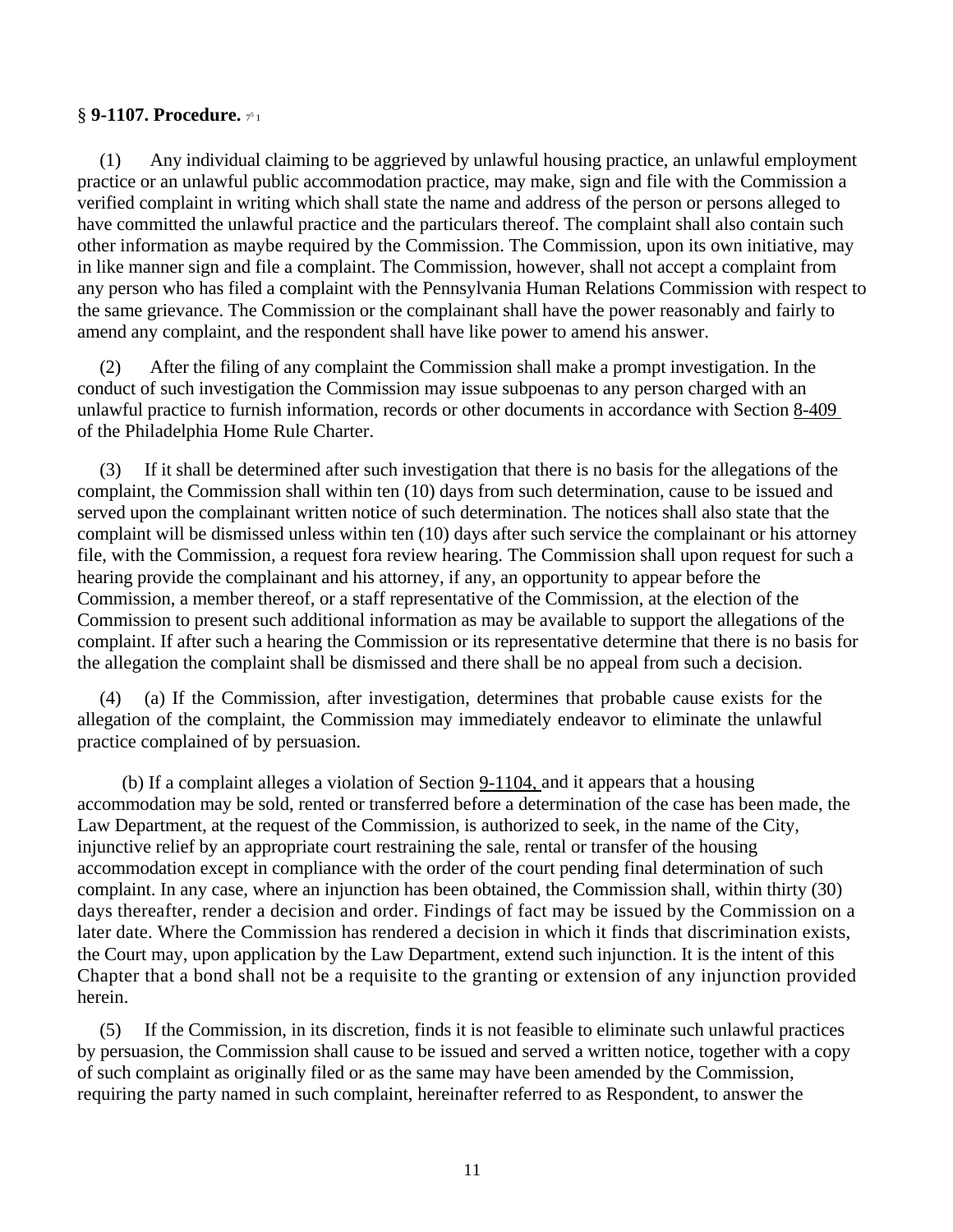charges of such complaint at a hearing before the Commission at a time and place to be specified in such notice. The Commission may designate one or more of its members to preside at such meeting, or it may at its election conduct said hearing en banc.

(6) The case in support of the complaint shall be presented to the Commission by its attorney or by a member of its staff. The Respondent shall file a written verified Answer to the Complaint and may appear at such hearing in person or with counsel. The Commission shall not be bounded by the strict rules of evidence prevailing in courts of law or equity. The testimony taken at the hearings shall be under oath and shall be transcribed.

(7) If, upon all the evidence at the hearing, the Commission shall find that Respondent has been engaged in or is engaged in any unlawful practice, the Commission shall state its findings of fact and shall issue and cause to be served on the Respondent an order requiring the Respondent to cease and desist from such unlawful practice or practices and to take such affirmative action which in the judgment of the Commission will effectuate the purposes of this Chapter, including but not limited to, an order directing the Respondent to any of the following with respect to any person:

- (a) hire, reinstate or upgrade with or without back pay;
- (b) admit or restore membership in a labor organization;
- (c) admit participation in a guidance, apprentice-training or retraining program;
- (d) extend full, equal and unsegregated public accommodations, advantages and facilities;

(e) extend full, equal and unsegregated commercial housing and housing accommodations, advantages and facilities;

(f) sell, rent or lease specified commercial housing facilities upon equal terms and conditions;

(g) lend money for repair or maintenance of commercial housing and housing accommodations upon equal terms and conditions;

(h) lend money, whether or not secured by mortgage or otherwise, for the acquisition, construction, rehabilitation, repair or maintenance of commercial housing and housing accommodations upon terms and conditions generally available.

(8) An order by the Commission may require a Respondent to file a report showing compliance and the procedures adopted to effect compliance.

(9) If, upon all the evidence, the Commission shall find that the Respondent has not engaged in any unlawful practice, the Commission shall state its findings of fact and shall dismiss the complaint. Notice of such action shall be given to the Complainant and Respondent.

(10) Any party aggrieved by any order of the Commission may appeal to any court of competent jurisdiction within (30) days after the mailing of notice of such order to the aggrieved party or his attorney by the Commission.

(11) If no appeal is taken within thirty (30) days, the order of the Commission shall be final and conclusive and shall not be subject to review by any court in any action, including any proceedings to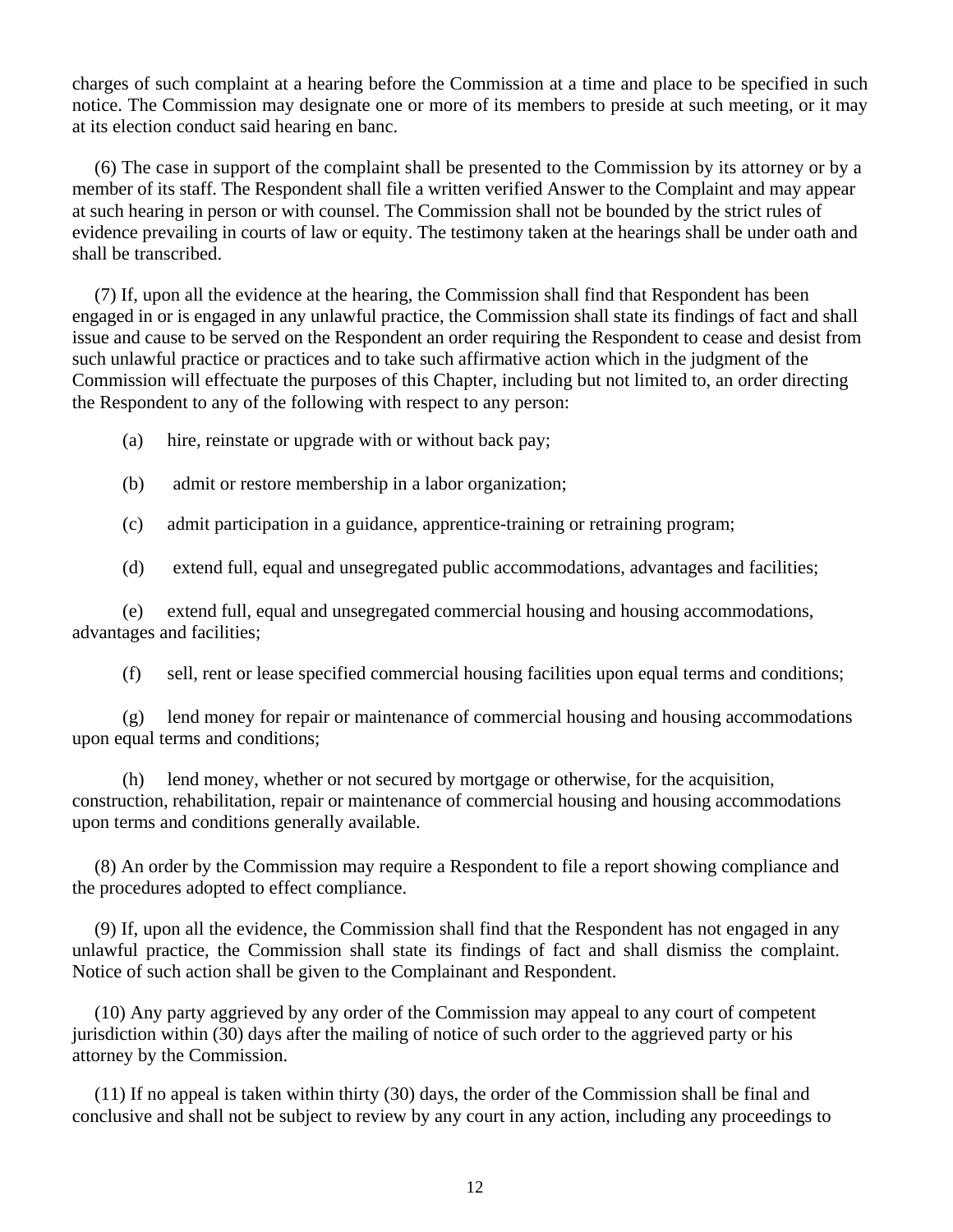obtain enforcement.

(12) No complaint shall be considered unless it is filed with the Commission within three hundred (300) days after the occurrence of the alleged unlawful practice. 752

#### § **9-1108. Enforcement.** 753

(1) In the event the Respondent refuses or fails to comply with any order of the Commission or violates any of the provisions of this Chapter, the Commission shall certify the case and the entire record of its proceedings to the Law Department, which may certify the case and record to an appropriate court and seek enforcement or compliance with the order of the Commission. If an appeal has been taken by Respondent, the Law Department may move to consolidate the appeal and enforcement proceedings.

(2) In addition to the remedies provided in  $\S 9-1108(1)$ , the Law Department is authorized in an appropriate action to seek imposition by the appropriate court of the penalties set forth in Section 9- 1109.

#### § **9-1109. Penalties.** 754

(1) Any person who shall willfully resist, prevent, impede or interfere with the Commission, its members, agents or agencies in the performance of duties pursuant to this Act, or shall violate any order of the Commission or any provision of this Chapter shall be subject to a fine of not more than three hundred (300) dollars in addition to such order or decree that may be issued by any court.

*(2) Repeat Offenders.* Any person who violates, on more than one occasion, any order of the Commission or any provision of this Chapter, or who, on more than one occasion, willfully resists, prevents, impedes or interferes with the Commission, its members, agents or agencies in the performance of duties pursuant to this Chapter, shall be guilty of a separate offense of Repeat Violation, and for each such Repeat Violation shall be subject to a fine of not more than three hundred (300) dollars, or imprisonment for not more than ninety (90) days, or both. A person shall be guilty of a Repeat Violation regardless whether the second or subsequent violation occurs before or after a judicial finding of a first or previous violation. Each violation, after the first, shall constitute a separate Repeat Violation offense.

#### § **9-1110. Private Right of Action.** 755

(1) Notwithstanding the provisions of Section 9-1106 to 9-1109, any person aggrieved by a violation of this ordinance shall have a right of action in a court of competent jurisdiction and may recover for each violation:

- (i) Back pay and other actual damages;
- (ii) Exemplary damages of three hundred (\$300) dollars for each violation;
- (iii) Reasonable attorney's fees and court costs;
- (iv) Such other relief, including injunctive relief, as the court may deem appropriate.

(2) Nothing in this ordinance limits the right of an injured person to recover damages under any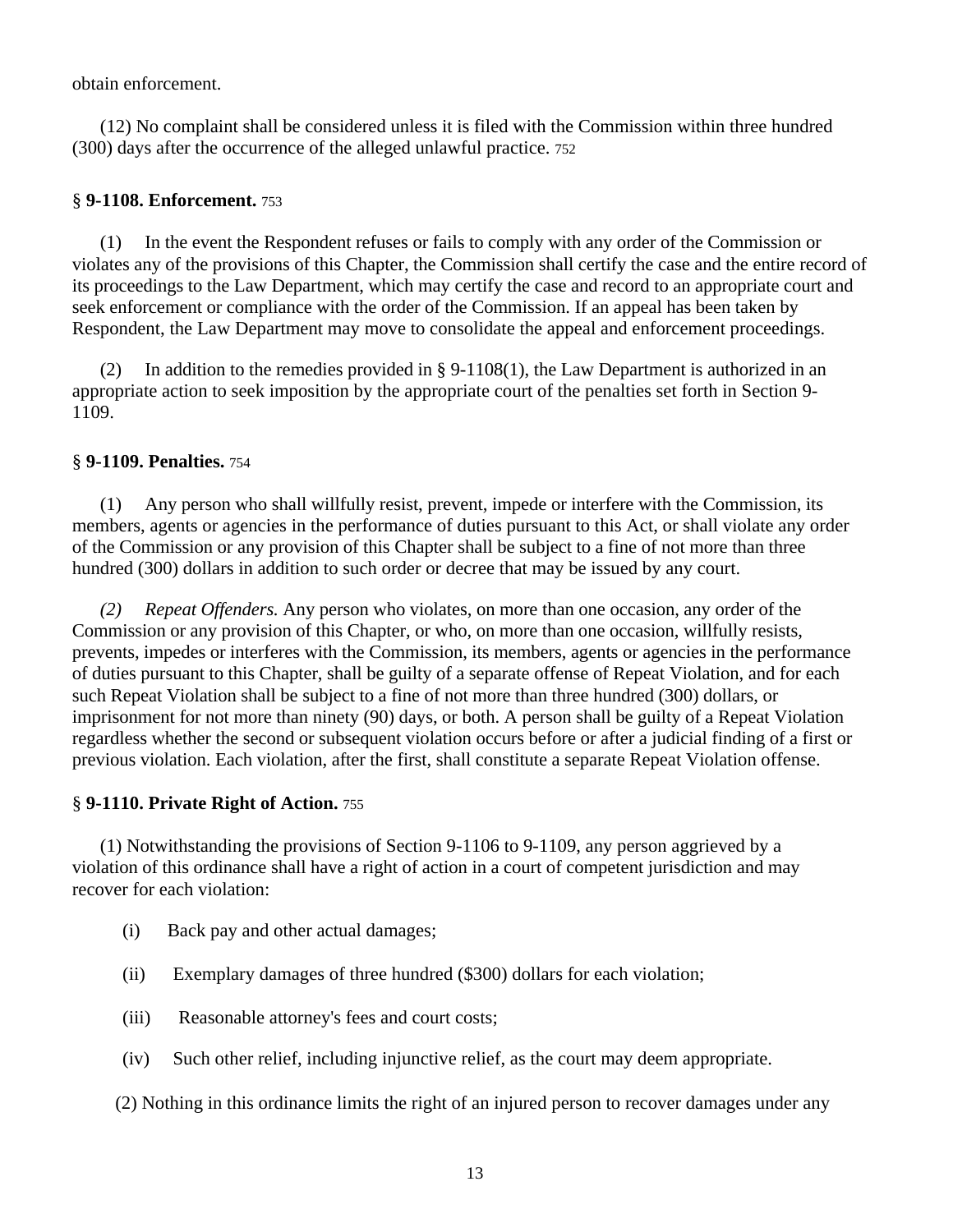other applicable law or legal theory.

#### § **9-1111. Severability.** 756

(1) If any clause, sentence, paragraph or part of this ordinance, or the application thereof to any person or circumstance, shall for any reason be adjudged by a court of competent jurisdiction to be invalid, such judgment shall not affect, impair or invalidate the remainder of this ordinance nor the application of such clause, sentence, paragraph or part to other persons or circumstances but shall be confined in its operation to the clause, sentence, paragraph or part thereof and to the persons or circumstances directly involved in the controversy in which such judgment shall have been rendered. It is hereby declared to be the legislative intent that this ordinance would have been adopted had such provisions not been included or such persons or circumstances been expressly excluded from their coverage.

| <b>Notes</b> |                                                                                                                                                             |
|--------------|-------------------------------------------------------------------------------------------------------------------------------------------------------------|
| 719          | Amended, 1963 Ordinances, p. 411.                                                                                                                           |
| 720          | Amended, 1982 Ordinances, p. 1476.                                                                                                                          |
| 721          | Amended, 1982 Ordinances, p. 1533; amended by adding definitions and renumbering,<br>1990 Ordinances, p. 822.                                               |
| 722          | Amended, 1967 Ordinances, p. 1328.                                                                                                                          |
| 723          | Amended, 1972 Ordinances, p. 687; amended, 1980 Ordinances, p. 556; amended, 1982<br>Ordinances, p. 1476; amended, Bill No. 010719 (approved May 29, 2002). |
| 724          | Added, Bill No. 010719 (approved May 29, 2002).                                                                                                             |
| 725          | Added and subsequent subsections renumbered, Bill No. 970750 (approved May 19, 1998).                                                                       |
| 726          | Added, 1980 Ordinances, p. 556; amended, Bill No. 970750 (approved May 19, 1998).                                                                           |
| 727          | Amended, 1967 Ordinances, p. 1328; amended, 1980 Ordinances, p. 556.                                                                                        |
| 728          | Added, 1980 Ordinances, p. 556.                                                                                                                             |
| 729          | Amended, 1990 Ordinances, p. 822.                                                                                                                           |
| 730          | Added, 1967 Ordinances, p. 1328; amended, 1980 Ordinances, p. 556.                                                                                          |
| 731          | Added, 1967 Ordinances, p. 1328; amended, 1980 Ordinances, p. 556.                                                                                          |
| 732          | Added, 1980 Ordinances, p. 556.                                                                                                                             |
| 733          | Added, 1982 Ordinances, p. 1476.                                                                                                                            |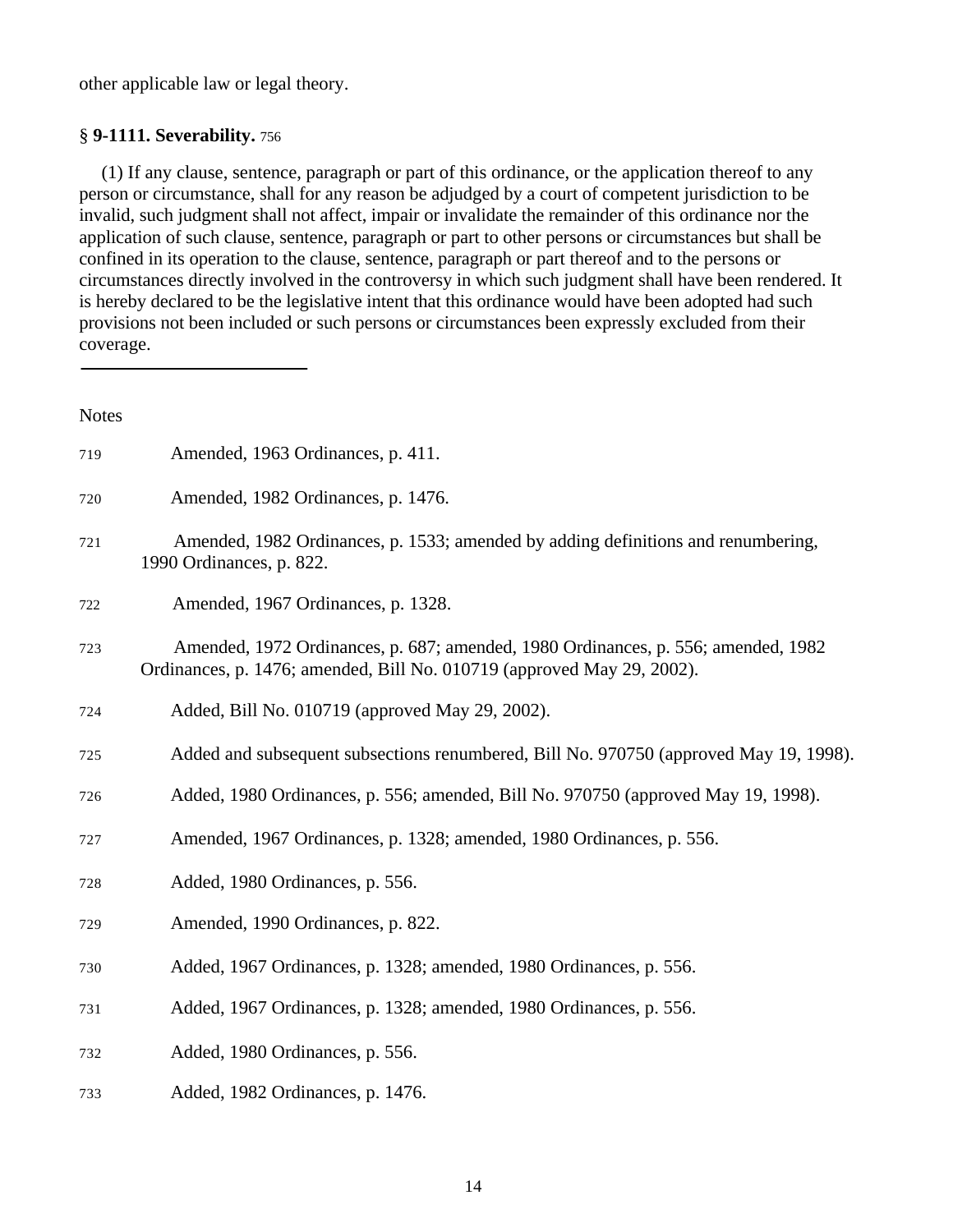- 734 Amended, 1972 Ordinances, p. 687; amended, 1982 Ordinances, p. 1476; amended, 1982 Ordinances, p. 1533; amended, Bill No. 970750 (approved May 19, 1998); amended, Bill No. 010719 (approved May 29, 2002).
- 734.1 Added, Bill No. 080468-A (approved November 5, 2008); amended, Bill No. 090660-A (approved December 1, 2009). Section 3 of Bill No. 080468-A, as amended by Bill No. 090660-A, provides: "Effective Date. This Ordinance shall take effect sixty days after becoming law."
- 734.2 Renumbered, Bill No. 080468-A (approved November 5, 2008). See note 734.1 for effective date provisions.
- 734.3 Renumbered, Bill No. 080468-A (approved November 5, 2008). See note 734.1 for effective date provisions.
- 735 Added, Bill No. 970750 (approved May 19, 1998).
- 736 Amended, 1967 Ordinances, pp. 1328, 1332; amended, 1969 Ordinances, p. 1231; amended, 1970 Ordinances, p. 150; amended, 1972 Ordinances, p. 687.
- 737 Amended, 1980 Ordinances, p. 556; amended, 1982 Ordinances, p. 1476; amended, Bill No. 010719 (approved May 29, 2002).
- 738 Amended, 1980 Ordinances, p. 556; amended, 1982 Ordinances, p. 1476; amended, Bill No. 010719 (approved May 29, 2002).
- 739 Amended, 1980 Ordinances, p. 556; amended, 1982 Ordinances, p. 1476; amended, Bill No. 010719 (approved May 29, 2002).
- 740 Amended, 1980 Ordinances, p. 556; amended, 1982 Ordinances, p. 1476; amended, Bill No. 010719 (approved May 29, 2002).
- 741 Amended, 1980 Ordinances, p. 556; amended, 1982 Ordinances, p. 1476; amended, Bill No. 010719 (approved May 29, 2002).
- 742 Amended, 1980 Ordinances, p. 556; amended, 1982 Ordinances, p. 1476; amended, Bill No. 010719 (approved May 29, 2002).
- 743 Amended, 1980 Ordinances, p. 556.
- 744 Amended, 1980 Ordinances, p. 556; amended, 1982 Ordinances, p. 1476; amended, Bill No. 010719 (approved May 29, 2002).
- 745 Added, 1980 Ordinances, p. 556.
- 746 Amended, 1969 Ordinances, p. 1231; amended, 1972 Ordinances, p. 687; amended, 1982 Ordinances, p. 1476; amended, Bill No. 970750 (approved May 19, 1998).
- 747 Amended, Bill No. 010719 (approved May 29, 2002).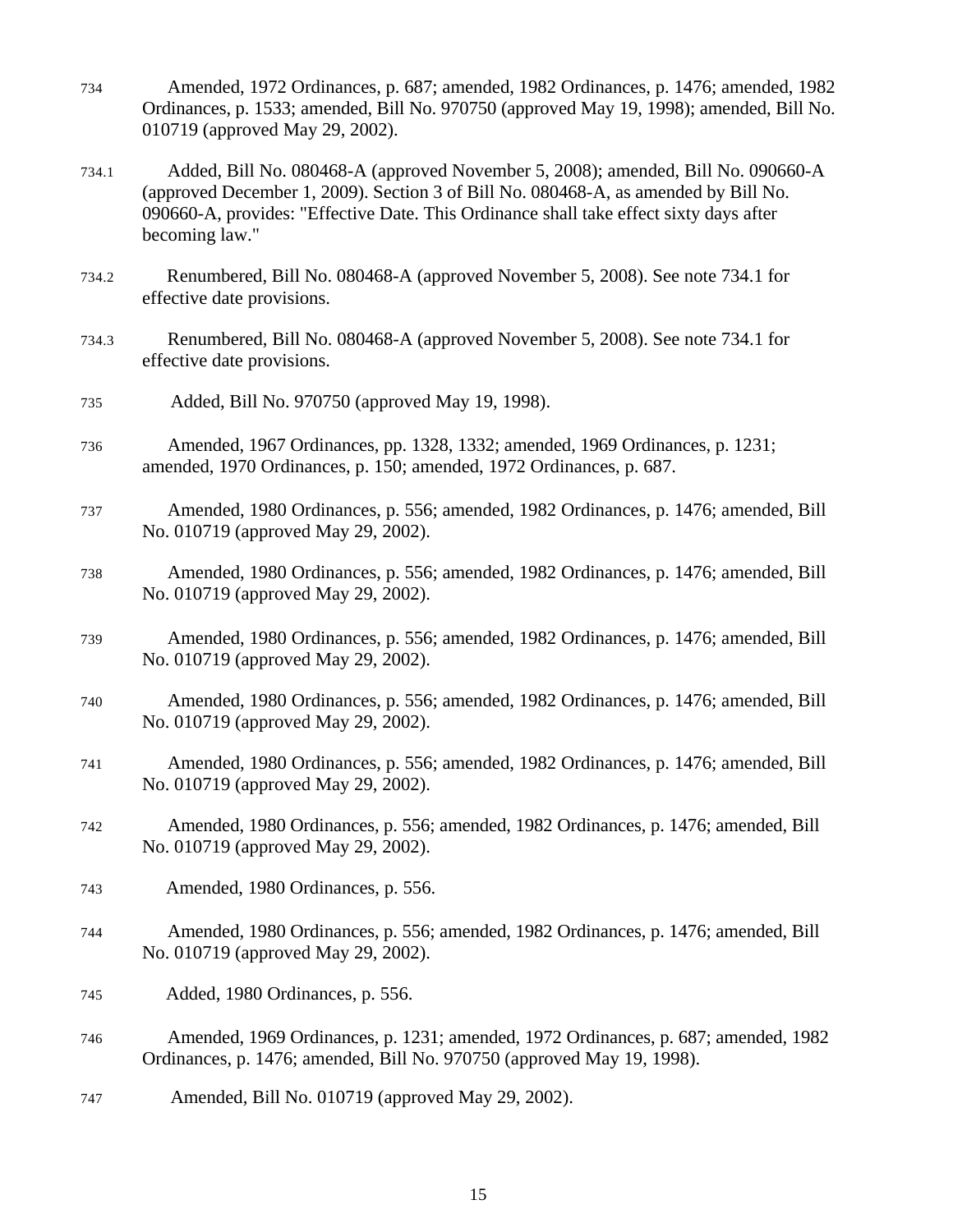- 748 Amended, Bill No. 010719 (approved May 29, 2002).
- 749 Added, Bill No. 960849 (approved June 25, 1997).
- 749.1 Added, Bill No. 070154 (approved November 15, 2007).
- 750 Amended by adding subsection (2), Bill No. 970750 (approved May 19, 1998).
- 751 Amended, 1967 Ordinances, p. 1332.
- 752 Amended, Bill No. 960326 (approved July 5, 1996), 1996 Ordinances, p. 601. Section 2 of Bill No. 960326 provides for an effective date and application as follows: "This Ordinance shall take effect immediately, and shall apply to all complaints pending before the Human Relations Commission on such effective date, and to all complaints filed with the Human Relations Commission on and after such effective date."
- 753 Amended, 1967 Ordinances, p. 1332.
- 754 Amended, 1967 Ordinances, p. 1332; amended, Bill No. 758 (approved July 24, 1995), 1995 Ordinances, P. 1081.
- 755 Added and former Section 9-1110 renumbered as Section 9-1111, 1990 Ordinances, p. 822.
- 756 Added, 1967 Ordinances, p. 1332.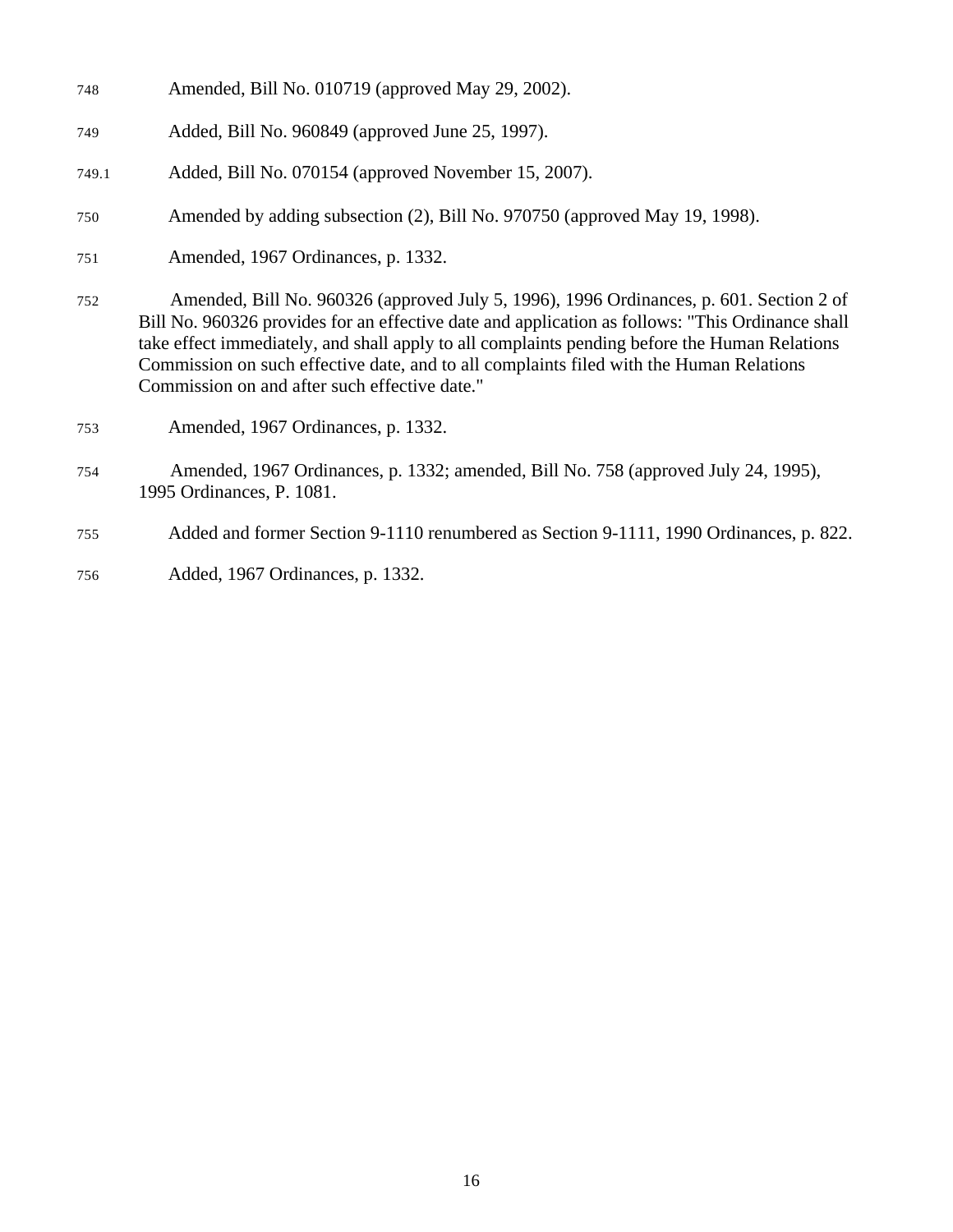### **CHAPTER 9-3200. ENTITLEMENT TO LEAVE DUE TO DOMESTIC VIOLENCE, SEXUAL ASSAULT, OR STALKING soo**

#### **§ 9-3201. Definitions.**

(1) *"Domestic violence"* means the occurrence of one or more of the following acts between family or household members, sexual or intimate partners or persons who share biological parenthood:

(a) Attempting to cause or intentionally, knowingly or recklessly causing bodily injury, serious bodily injury, rape, involuntary deviate sexual intercourse, sexual assault, statutory sexual assault, aggravated indecent assault, indecent assault or incest, with or without a deadly weapon.

(b) Placing another in reasonable fear of imminent serious bodily injury.

(c) The infliction of false imprisonment pursuant to 18 Pa. C.S. § 2903 (relating to false imprisonment).

(d) Physically or sexually abusing minor children, including sexual abuse as defined at 23 Pa. C.S. § 6303.

(e) Stalking (as defined in  $\S$  9-3201.(7)).

(2) *"Employer"* means an individual, co- partnership, association, corporation, governmental body or unit or agency, or any other entity, who or that employs one or more persons on a salary, wage, commission or other compensation basis.

(3) *"Family or household members"* means spouses or persons who have been spouses, persons living as spouses or who lived as spouses, parents and children, other persons related by consanguinity or affinity, current or former sexual or intimate partners, persons who share biological parenthood or "Life Partners" as that term is defined in § 9-1102(p) of the Philadelphia Code.

(4) *"Reduced work schedule"* means a work schedule that reduces the usual number of hours per workweek, or hours per workday, of an employee.

(5) *"Repeatedly"* means on 2 or more occasions.

(6) *"Sexual assault"* means any conduct enumerated in 18 Pa.C.S. §§ 3121 (relating to rape), 4302 (relating to incest), 6312 (relating to sexual abuse of children), 6318 (relating to unlawful contact with minor), 6320 (relating to sexual exploitation of children), 3122.1 (relating to statutory sexual assault), 3123 (relating to involuntary deviate sexual intercourse), 3124.1 (relating to sexual assault), 3125 (relating to aggravated indecent assault) and 3126 (relating to indecent assault).

(7) *"Stalking"* means either: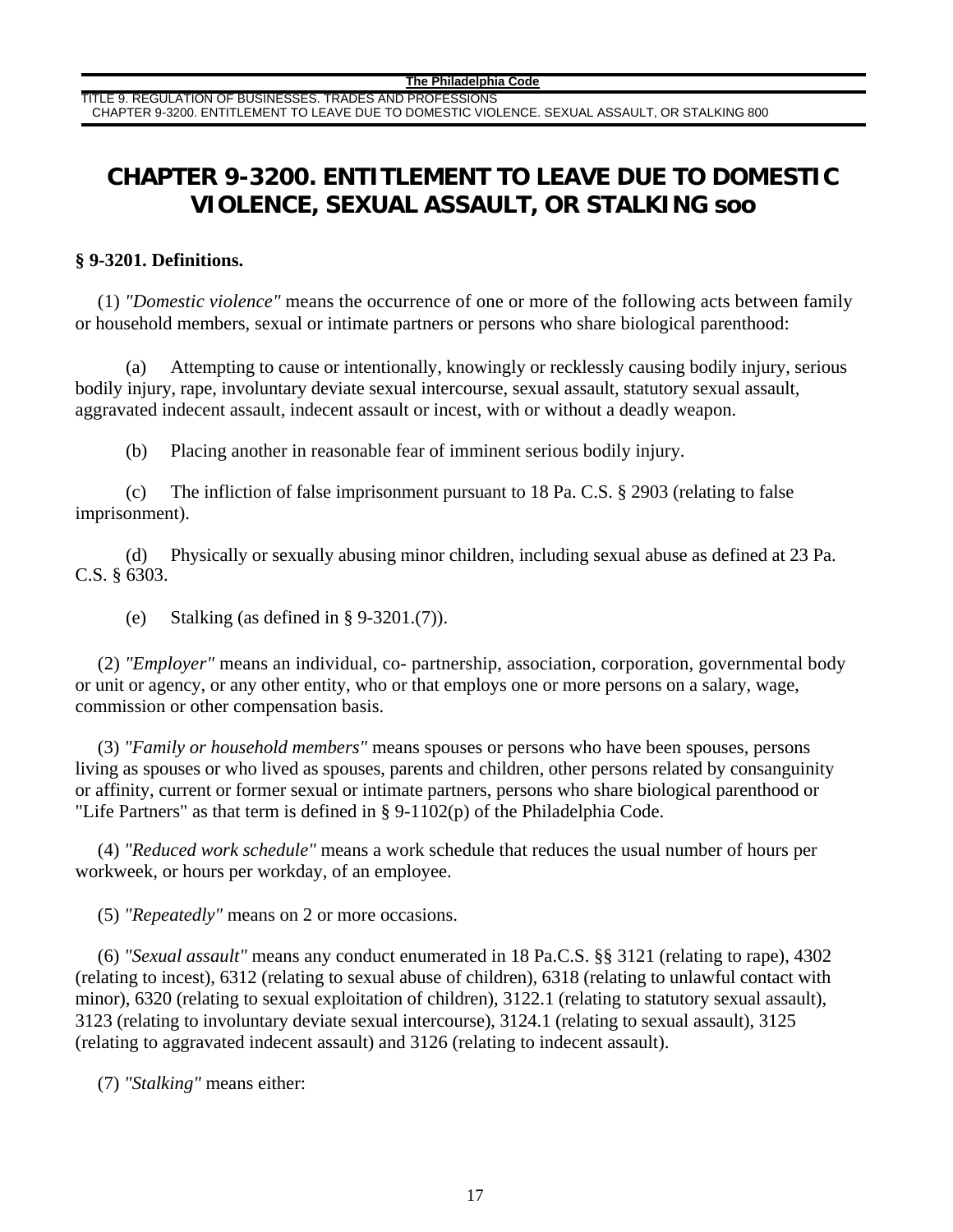(a) engaging in a course of conduct or repeatedly committing acts toward another person, including following the person without proper authority, under circumstances which demonstrate either an intent to place such other person in reasonable fear of bodily injury or to cause substantial emotional distress to such other person; or

(b) engaging in a course of conduct or repeatedly communicating to another person under circumstances which demonstrate or communicate either an intent to place such other person in reasonable fear of bodily injury or to cause substantial emotional distress to such other person.

*(8) "Victim"* or *"survivor"* means an individual who has been subjected to domestic violence, sexual assault, or stalking.

*(9) "Victim services organization"* means a nonprofit, nongovernmental organization that provides assistance to victims of domestic violence, sexual assault, or stalking or to advocates for such victims, including a rape crisis center, an organization carrying out a domestic violence program, an organization operating a shelter or providing counseling services, or a legal services organization or other organization providing assistance through the legal process.

#### **§ 9-3202. Leave Requirement.**

(1) *Basis.* An employee who is a victim of domestic violence, sexual assault, or stalking or has a family or household member who is a victim of domestic violence, sexual assault, or stalking whose interests are not adverse to the employee as it relates to the domestic violence, sexual assault, or stalking may take unpaid leave from work to address domestic violence, sexual assault, or stalking by:

(a) seeking medical attention for, or recovering from, physical or psychological injuries caused by domestic violence, sexual assault, or stalking to the employee or the employee's family or household member;

(b) obtaining services from a victim services organization for the employee or the employee's family or household member;

(c) obtaining psychological or other counseling for the employee or the employee's family or household member;

(d) participating in safety planning, temporarily or permanently relocating, or taking other actions to increase the safety of the employee or the employee's family or household member from future domestic violence, sexual assault, or stalking or ensure economic security; or

seeking legal assistance or remedies to ensure the health and safety of the employee or the employee's family or household member, including preparing for or participating in any civil or criminal legal proceeding related to or derived from domestic violence, sexual assault, or stalking.

(2) *Period* Subject to § 9-3203, an employee shall be entitled to a total of:

(a) 8 workweeks of leave during any 12- month period from an employer who employs 50 or more employees for each working day during each of 20 or more calendar workweeks in the current or preceding calendar year; or

(b) 4 workweeks of leave during any 12-month period from an employer who employs less than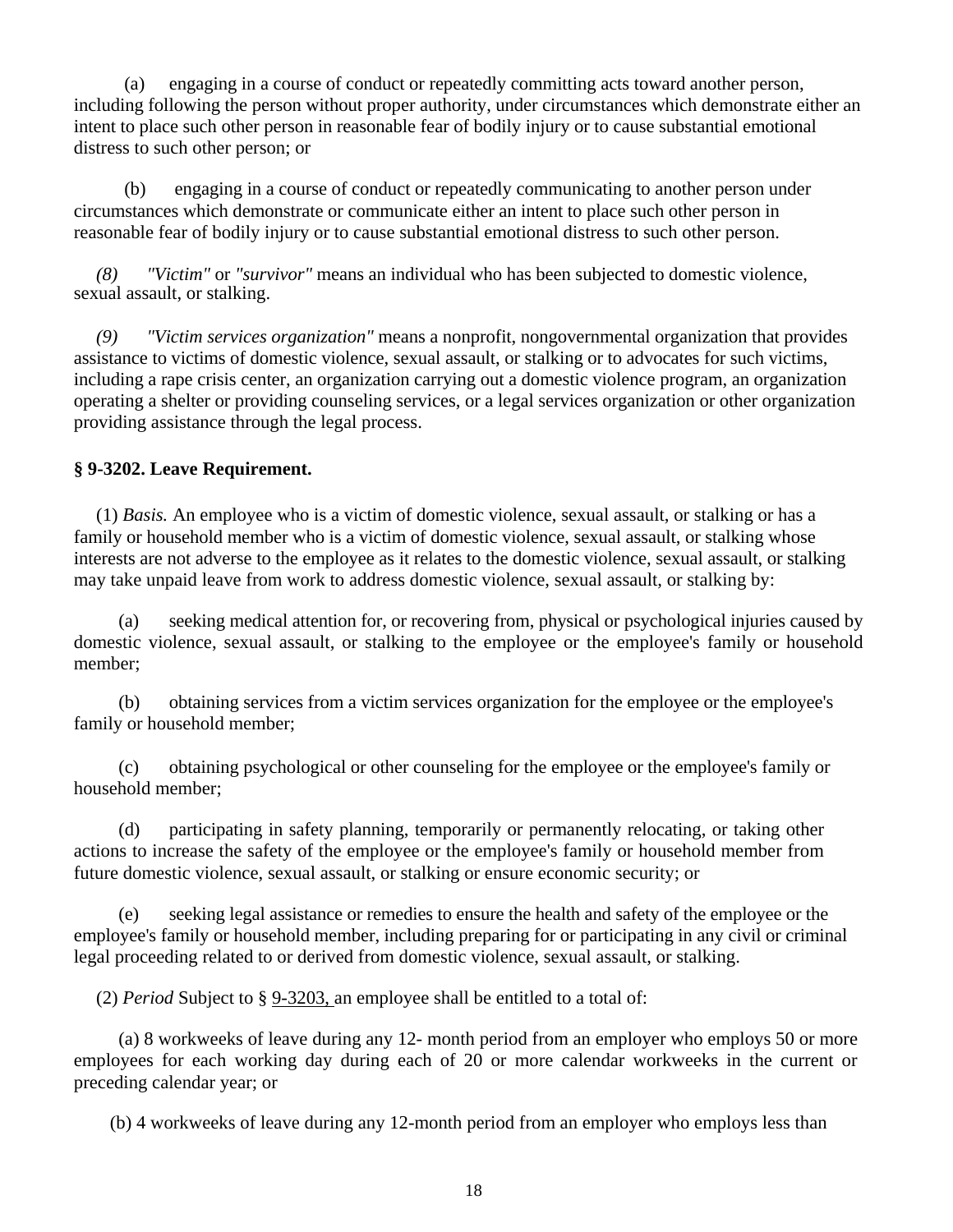50 employees for each working day during each of 33 or more calendar workweeks in the current and preceding calendar year.

(3) *Schedule.* Leave described in paragraph (1) may be taken intermittently or on a reduced work schedule.

#### **§ 9-3203. Notice.**

The employee shall provide the employer with at least 48 hours' advance notice of the employee's intention to take the leave, unless providing such notice is not practicable. When an unscheduled absence occurs, the employer may not take any action against the employee if the employee, within forty five (45) days after the employer requests certification, provides such certification under § 9-3204.

#### **§ 9-3204. Certification.**

(1) *In general.* The employer may require the employee to provide certification to the employer that:

(a) the employee or the employee's family or household member is a victim of domestic violence, sexual assault, or stalking; and

(b) the leave is for one of the purposes enumerated in  $\S$  9-3202(1).

The employee shall provide such certification to the employer within forty-five (45) days after the employer requests certification.

(2) *Contents.* An employee may satisfy the certification requirement of paragraph (1) by providing to the employer a sworn statement of the employee along with at least one of the following described documents which corroborate the employee's certification:

(a) documentation from an employee, agent, or volunteer of a victim services organization, an attorney, a member of the clergy, or a medical or other professional from whom the employee or the employee's family or household member has sought assistance in addressing domestic violence, sexual assault, or stalking or the effects of the violence; or

- (b) a police or court record; or
- **(c)** other corroborating evidence.

#### **§ 9-3205. Confidentiality.**

All information provided to the employer pursuant to the terms of this Chapter, including a statement of the employee or any other documentation, record, or corroborating evidence, and the fact that the employee has requested or obtained leave pursuant to this Chapter, shall be retained in the strictest confidence by the employer, except to the extent that disclosure is:

(1) requested or consented to in writing by the employee; or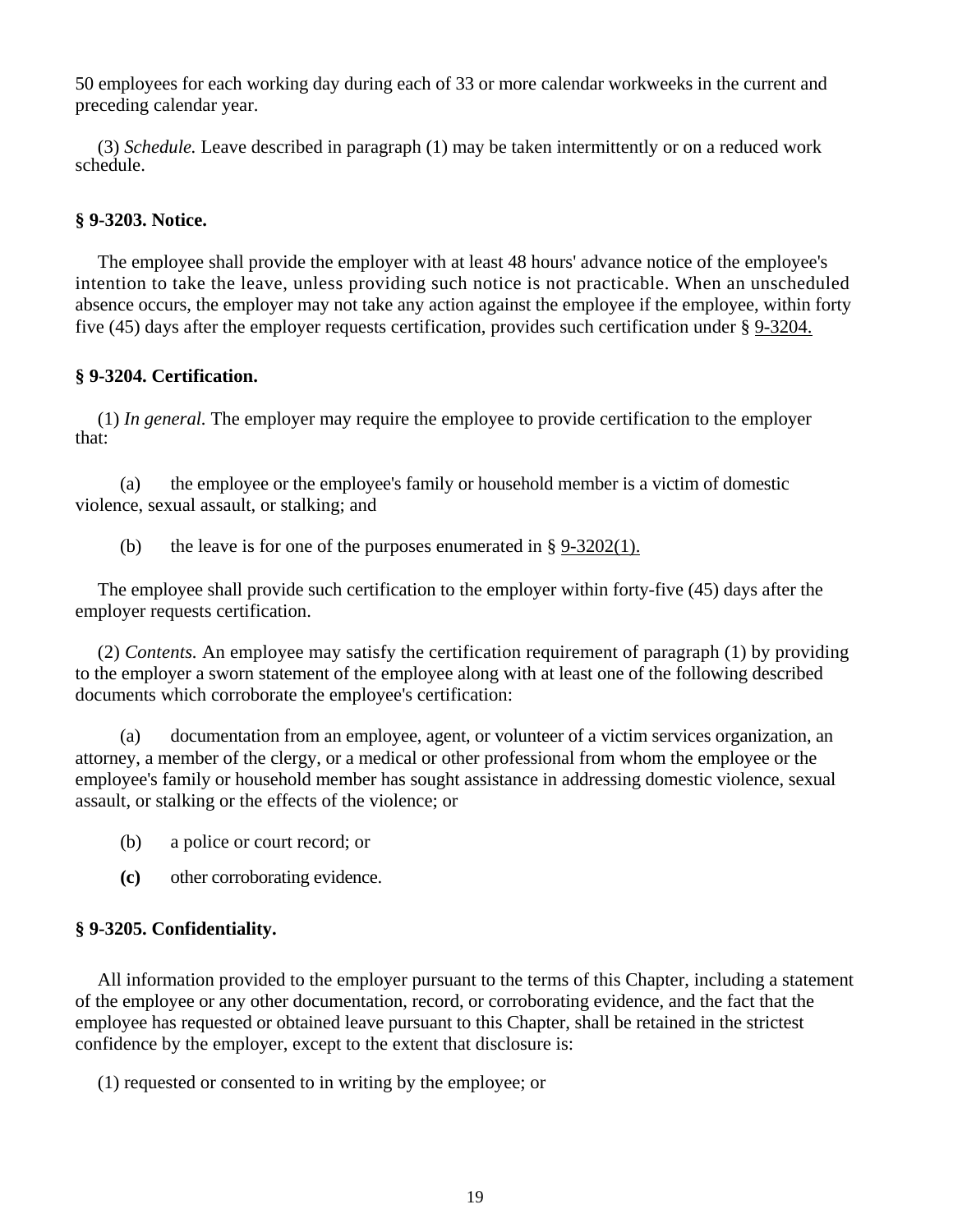(2) otherwise required by applicable federal, state or local law.

#### **§ 9-3206. Employment and Benefits.**

(1) *Restoration to position.* 

(a) *In general.* Any employee who takes leave under this Chapter for the intended purpose of the leave shall be entitled, on return from such leave:

(i) to be restored by the employer to the position of employment held by the employee when the leave commenced; or

(ii) to be restored to an equivalent position with equivalent employment benefits, pay, and other terms and conditions of employment.

(b) *Loss of benefits.* The taking of leave under this Chapter shall not result in the loss of any employment benefit accrued prior to the date on which the leave commenced.

(c) *Limitations.* Nothing in this subsection shall be construed to entitle any restored employee to:

(i) the accrual of any seniority or employment benefits during any period of leave; or

(ii) any right, benefit, or position of employment other than any right, benefit, or position to which the employee would have been entitled had the employee not taken the leave.

(d) *Construction.* Nothing in this Chapter shall be construed to prohibit an employer from requiring an employee on leave under this Chapter to report periodically to the employer on the status and intention of the employee to return to work.

#### (2) *Maintenance of health benefits.*

*(a) Coverage.* Except as provided in subparagraph (b), during any period that an employee takes leave under this Chapter, the employer shall maintain coverage for the employee and any family or household member under any group health plan for the duration of such leave at the level and under the conditions coverage would have been provided if the employee had continued in employment continuously for the duration of such leave.

*(b) Failure to return from leave.* The employer may recover the premium that the employer paid for maintaining coverage for the employee and the employee's family or household member under such group health plan during any period of leave under this Chapter if:

the employee fails to return from leave under this Chapter after the period of leave to which the employee is entitled has expired; and

(ii) the employee fails to return to work for a reason other than the continuation, recurrence, or onset of domestic violence, sexual assault, or stalking that entitles the employee to leave pursuant to this Chapter.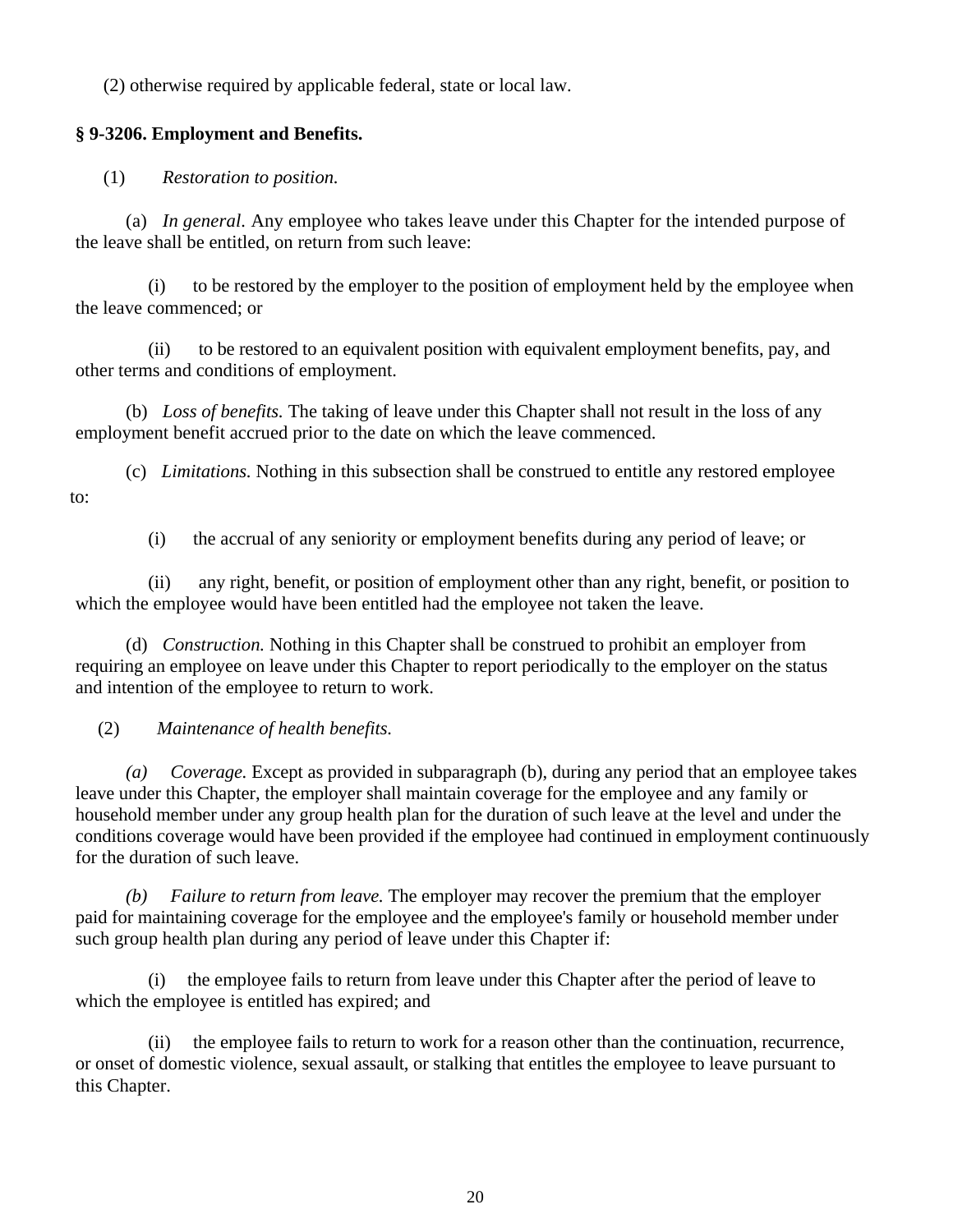#### *(c) Certification.*

*(i) Issuance.* An employer may require an employee who claims that the employee is unable to return to work because of a reason described in subparagraph (b)(ii) to provide, within forty-five.(45) days after making the claim, certification to the employer that the employee is unable to return to work because of that reason.

*(ii) Contents.* An employee may satisfy the certification requirement of clause (i) by providing to the employer:

(I) documentation from an employee, agent, or volunteer of a victim services organization, an attorney, a member of the clergy, or a medical or other professional from whom the employee has sought assistance in addressing domestic violence, sexual assault, or stalking or the effects of that violence;

- (II) a police or court record; or
- (III) other corroborating evidence. §

#### **§ 9-3207. Prohibited Acts.**

(1) *Interference with rights.* 

*(a) Exercise of rights.* It shall be unlawful for any employer to interfere with, restrain, or deny the exercise of or the attempt to exercise any right provided under this Chapter.

(b) *Employer discrimination.* It shall be unlawful for any employer to discharge or harass any individual, or otherwise discriminate against any individual with respect to compensation, terms, conditions, or privileges of employment of the individual (including retaliation in any form or manner) because the individual:

- (i) exercised any right provided under this Chapter; or
- (ii) opposed any practice made unlawful by this Chapter.

(2) *Interference with proceedings or inquiries.* It shall be unlawful for any person to discharge or in any other manner discriminate (as described in subparagraph (b) of paragraph (1)) against any individual because such individual:

(a) has filed any charge, or has instituted or caused to be instituted any proceeding, under or related to this Chapter;

has given, or is about to give, any information in connection with any inquiry or proceeding relating to any right provided under this Chapter; or

has testified, or is about to testify, in any inquiry or proceeding relating to any right provided under this Chapter.